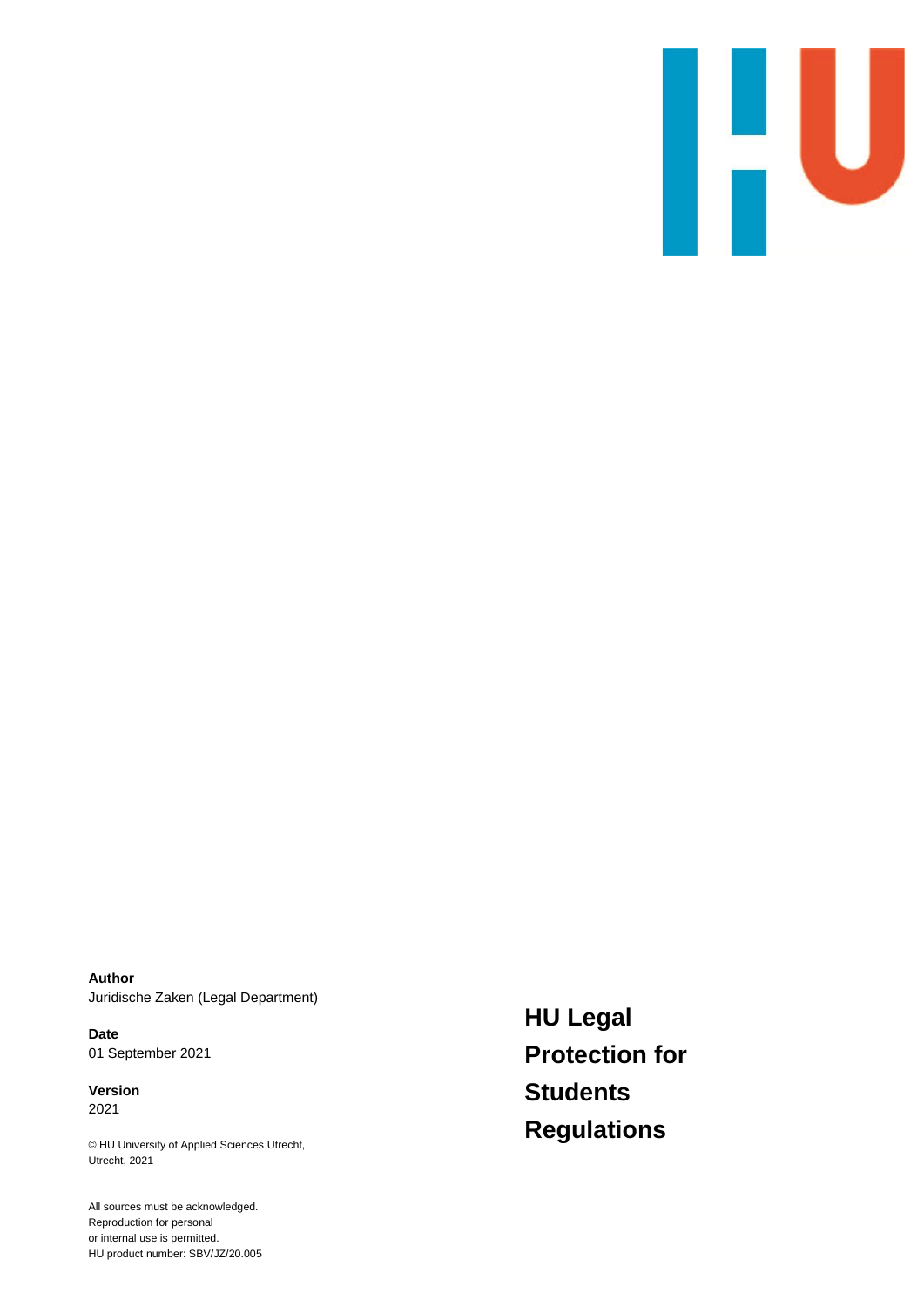**Established by the Executive Board on 1 June 2021, with the approval of the Employees' and Students' Council on 18 June 2021.** 

**These Regulations come into force on 1 September 2021.**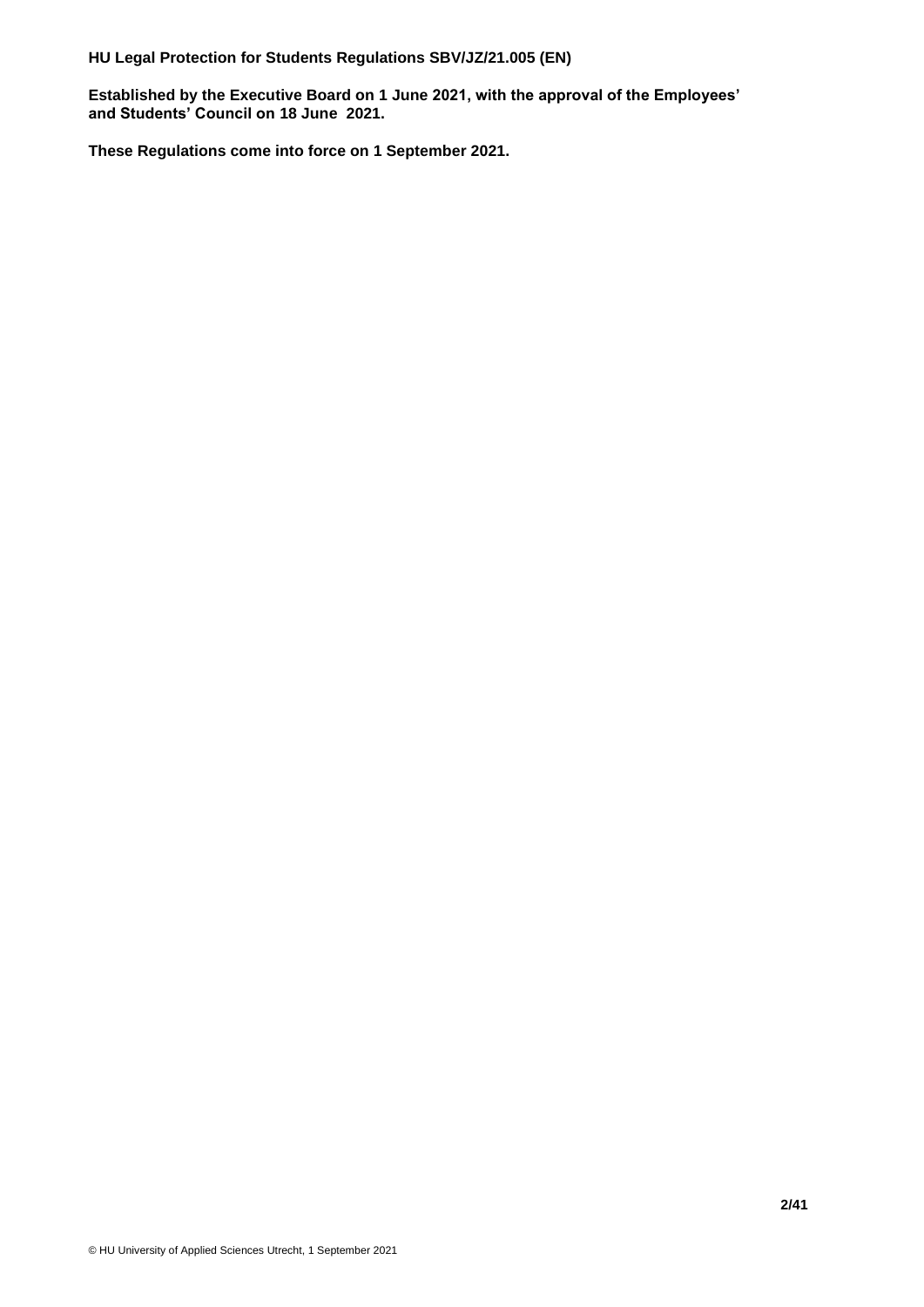# **Table of Contents**

| $\mathbf{1}$   |                          | <b>INTRODUCTION</b>                                                            | 6        |
|----------------|--------------------------|--------------------------------------------------------------------------------|----------|
| $\overline{2}$ |                          | <b>GENERAL PROVISIONS</b>                                                      | 8        |
|                |                          | Article 1 Definitions                                                          | 8        |
|                |                          | Article 2 Relation with WHW and Scope                                          | 10       |
|                |                          | Article 3 Publication                                                          | 10       |
| 3              |                          | <b>INSTITUTE LEGAL PROTECTION FOR STUDENTS OFFICE</b>                          | 11       |
|                | Article 4                | Establishment and duties of the Institute Legal Protection for Students Office | 11       |
|                | Article 5                | Referral obligation                                                            | 11       |
| 4              |                          | <b>INSTITUTE COMPLAINTS PROCEDURE</b>                                          | 12       |
|                | Article 6                | Institute complaints procedure                                                 | 12       |
| 5              |                          | THE HU LEGAL PROTECTION FOR STUDENTS OFFICE                                    | 14       |
|                |                          | Article 7 Establishment of the HU Legal Protection For Students Office         | 14       |
|                | Article 8                | Duties of the HU Legal Protection for Students Office                          | 14       |
| 6              |                          | <b>ESTABLISHMENT OF THE BOARD OF APPEAL CONCERNING</b>                         |          |
|                |                          | <b>EXAMINATIONS AND THE DISPUTES ADVISORY COMMITTEE</b>                        | 15       |
|                | Article 9                | Composition                                                                    | 15       |
|                | Article 10               | Appointment                                                                    | 15       |
|                | Article 11               | Secretariat                                                                    | 16       |
|                |                          | Article 12 Allowance                                                           | 17       |
| 7              |                          | POWERS OF THE BOARD OF APPEAL CONCERNING EXAMINATIONS AND                      |          |
|                |                          | OF THE DISPUTES ADVISORY COMMITTEE                                             | 18       |
|                | Article 13               | Subjects of appeal for the Board of Appeal Concerning Examinations             | 18       |
|                | Article 14               | Those entitled to submit appeals                                               | 18       |
|                | Article 15               | Grounds for appeal                                                             | 19       |
| 8              |                          | PROCEDURE FOR THE BOARD OF APPEAL CONCERNING EXAMINATIONS                      |          |
|                |                          | AND DISPUTES ADVISORY COMMITTEE                                                | 20       |
| 8.1            |                          | Lodging an appeal                                                              | 20       |
|                | Article 16               | Lodging an appeal                                                              | 20       |
|                | Article 17               | Contents of the appeal                                                         | 20       |
|                | Article 18<br>Article 19 | Appeal term<br>Confirmation of receipt                                         | 21<br>21 |
| 8.2            |                          | <b>Amicable settlement</b>                                                     | 22       |
|                | Article 20               | Amicable settlement                                                            | 22       |
| 8.3            |                          | <b>Preliminary investigation</b>                                               | 23       |
|                | Article 21               | Procedure                                                                      | 23       |
|                | Article 22               | Response to the appeal                                                         | 23       |
| 8.4            |                          | Invitation to a hearing                                                        | 24       |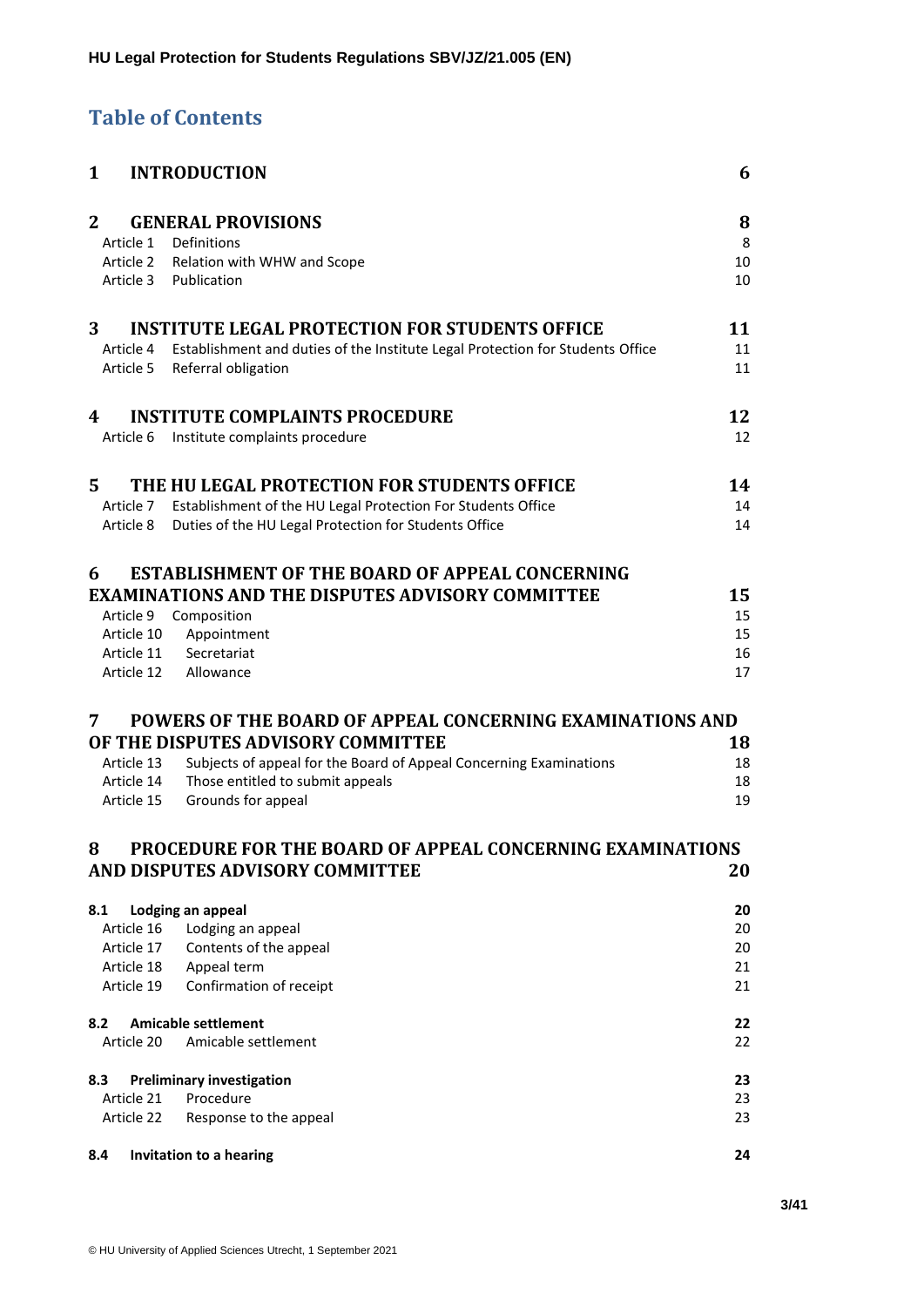|      | Article 23 | Invitation to a hearing                                                       | 24 |
|------|------------|-------------------------------------------------------------------------------|----|
|      | Article 24 | Access to documents                                                           | 24 |
|      | Article 25 | Submission of additional documents                                            | 24 |
| 8.5  |            | <b>Challenge and exclusion</b>                                                | 25 |
|      | Article 26 | Challenge                                                                     | 25 |
|      | Article 27 | Exclusion                                                                     | 25 |
| 8.6  |            | Arrangements for urgent appeal                                                | 26 |
|      | Article 28 | Expedited appeal proceedings with the Board of Appeal Concerning Examinations | 26 |
|      | Article 29 | Provisional measure by the Board of Appeal Concerning Examinations            | 26 |
|      | Article 30 | Expedited appeal proceedings with the Disputes Advice Committee               | 26 |
| 8.7  |            | <b>Simplified procedure</b>                                                   | 28 |
|      | Article 31 | Simplified procedure                                                          | 28 |
|      | Article 32 | Objection                                                                     | 28 |
| 8.8. |            | Proceedings at a hearing                                                      | 30 |
|      | Article 33 | Assistance and representation                                                 | 30 |
|      | Article 34 | Witnesses and experts                                                         | 30 |
|      | Article 35 | Proceedings at a hearing                                                      | 30 |
|      | Article 36 | Joint and separate proceedings                                                | 31 |
|      | Article 37 | Non-appearance                                                                | 31 |
|      | Article 38 | Postponing proceedings at a hearing and instructions to provide evidence      | 31 |
| 8.9  |            | <b>Rulings of the Board of Appeal Concerning Examinations</b>                 | 32 |
|      | Article 39 | Deliberations                                                                 | 32 |
|      | Article 40 | Ruling                                                                        | 32 |
|      | Article 41 | Appeals against rulings by the Board of Appeal Concerning Examinations        | 33 |
|      | Article 42 | Reviewing a ruling                                                            | 33 |
| 8.10 |            | <b>Advice from the Disputes Advice Committee</b>                              | 34 |
|      | Article 43 | Deliberations                                                                 | 34 |
|      | Article 44 | Advice by the Disputes Advice Committee                                       | 34 |
|      | Article 45 | Decision by the Executive Board following advice                              | 35 |
|      | Article 46 | Appeal against a decision by the Executive Board following advice             | 35 |
|      | Article 47 | Review of advice                                                              | 35 |
| 9.   |            | <b>SETUP AND POWERS OF THE STUDENT COMPLAINTS COMMITTEE AND</b>               |    |
|      |            | THE INAPPROPRIATE CONDUCT COMPLAINTS COMMITTEE                                | 36 |
|      | Article 48 | Composition                                                                   | 36 |
|      | Article 49 | Appointment of the Student Complaints Committee                               | 36 |
|      | Article 50 | Secretariat                                                                   | 37 |
|      | Article 51 | Duties and powers of the Student Complaints Committee                         | 37 |
|      | Article 52 | Allowance                                                                     | 37 |

| 10         | STUDENT COMPLAINTS COMMITTEE PROCEDURE              | 38 |
|------------|-----------------------------------------------------|----|
| Article 53 | Student Complaints Committee procedure              | 38 |
| Article 54 | Simplified procedure and objection                  | 39 |
| Article 55 | Advice provided by the Student Complaints Committee | 39 |
| Article 56 | Decision by the Executive Board following advice    | 40 |
|            |                                                     |    |

| 11 FINAL PROVISIONS                 | 41 |
|-------------------------------------|----|
| Article 57 Unforeseen circumstances | 41 |
| Article 58 Reviews and amendments   | 41 |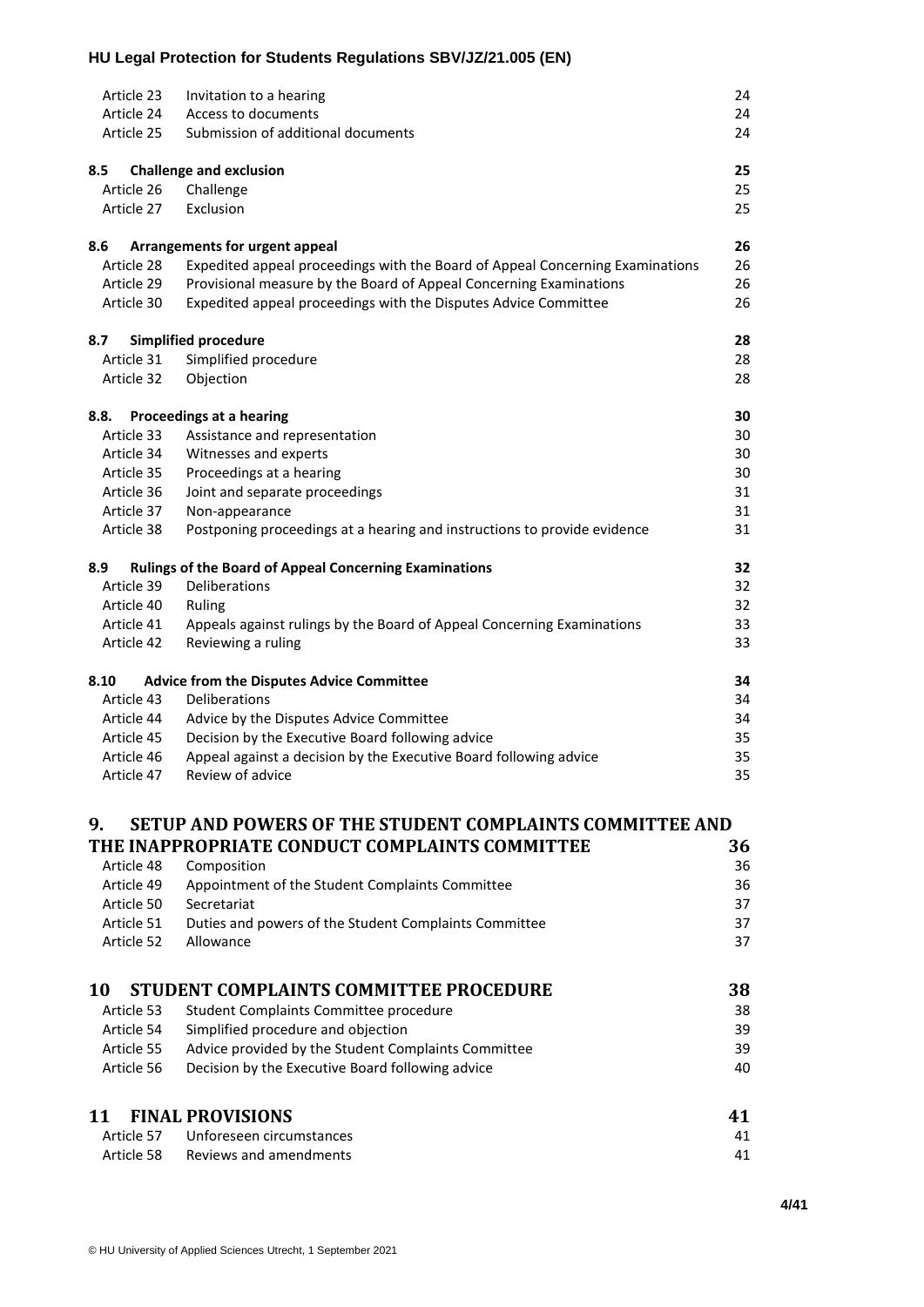Article 59 [Entry into force](#page-40-3) 41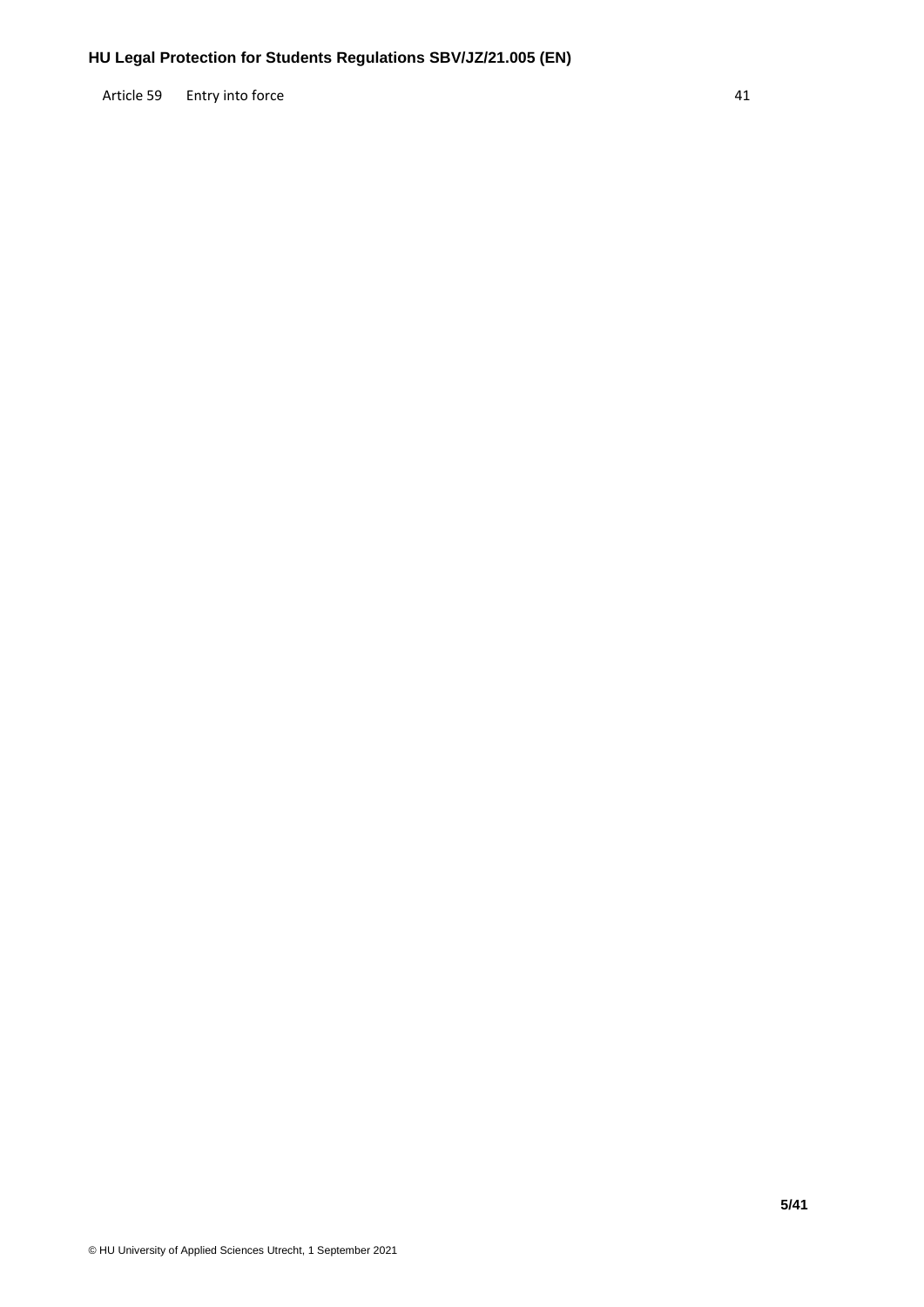# <span id="page-5-0"></span>**1 Introduction**

The (prospective) student or external student may be facing decisions or behaviours of staff members or bodies of the HU which affect his legal position. If the student does not agree with a decision or his interests are harmed, the student has several options with regard to legal protection. The statutory provisions of the legal protection of the student can be found in title 4 of chapter 7 of the WHW (Wet op het Hoger onderwijs en Wetenschappelijk onderzoek, the Higher Education and Scientific Research Act). In Article 7.59a WHW, the legislator has instructed the Executive Board of the university of applied sciences to provide students with an accessible and unequivocal facility where the student can head with a complaint, an objection or an appeal.

Ideally, conflicts are solved by the parties involved. In the first instance, the student is expected to turn to the person to whom the issue relates. This person involved (for example a lecturer, or a study adviser) is expected to be open to consultation and to make an effort to arrive at a solution. If the parties involved cannot find a solution, the student will then be able to submit a complaint or appeal. There may be problems that are difficult or impossible to resolve internally by the parties concerned, for example with unfair or disrespectful treatment or inappropriate conduct.

These Regulations distinguish between submitting a complaint in second instance (the request for a review) and lodging an appeal. A student may appeal against certain decisions which affect the student's rights and/or obligations. In legal terms, this concerns a decision with a legal effect. For example, a decision which means a student is not granted exemption, is sanctioned or will not be enrolled in the degree programme.

If it does not concern a decision with a legal effect, but the student disagrees with something else, then the student may lodge a complaint. This may be about the content of the education, about the scheduling or the quality of facilities. Complaints and appeals are therefore different concepts and relate to different issues.

Should a student wish to lodge a complaint, he can do this within the institute. The complaint will be dealt with by (or on behalf of) the responsible manager. The student can also bring his complaint to the Student Information Point (STIP). This is a central desk (both physically and digitally) which informs, advises and refers students. The student may lodge a complaint by means of the digital complaint form, after which the STIP forwards the complaint to the appropriate body. The STIP is not responsible for the actual processing of complaints, unless the complaint concerns the STIP itself.

If the student does not agree with a decision, or a decision about a request submitted by the student remains pending, the student may turn to the HU Legal Protection for Students Office. The HU Legal Protection for Students Office is a central office transcending the individual institutes. The student may lodge an appeal by submitting a digital appeal form in HUKAS. The HU Legal Protection for Students Office will ensure that the appeal is dealt with by the appropriate body. The WHW demands the creation of a Board of Appeal Concerning Examinations and a Disputes Advice Committee. The Board of Appeal Concerning Examinations deals with appeals concerning decisions of Examination Boards and examiners. The Disputes Advice Committee deals with appeals concerning decisions about, among other things, enrolment in and disenrolment from a degree programme, refunds of tuition fees and any measures imposed on a student because of inappropriate behaviour. The student can also turn to the HU Legal Protection for Students Office if he does not agree with the manner in which a complaint was handled. The student can then use HUKAS to submit a request for review, after which the Student Complaints Committee as an independent body assesses the request for review and then issues advice to the Executive Board.

In addition to the aforementioned procedures there are two special procedures, namely the procedure concerning inappropriate conduct and the procedure for protection of privacy.

In the event of inappropriate conduct by a fellow student or lecturer, the student may turn to the confidential counsellor. The student can also submit a complaint to the Inappropriate Conduct Complaints Committee (see the Regulations on Inappropriate Conduct).

Finally, the student may take his complaint to the HU Legal Protection for Students Office to report (the suspicion of) wrongdoing within the HU (whistleblowing). The HU Legal Protection for Students Office forwards the report to the Reporting Desk and assists and assists the student (see the HU Whistleblowing Regulations).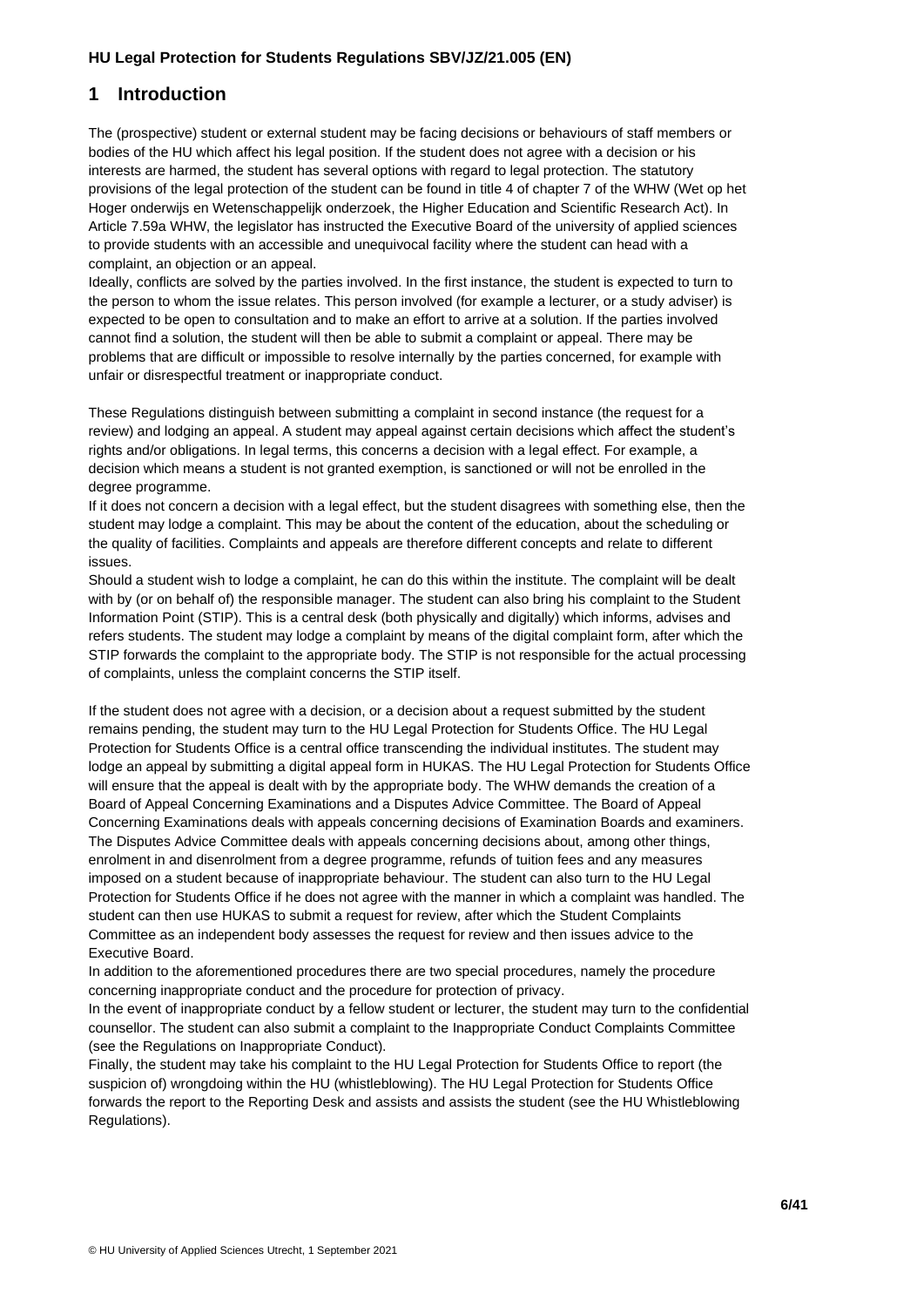Finally, to improve readability, where these Regulations refer to "he" or "the student", this is meant to include females as well.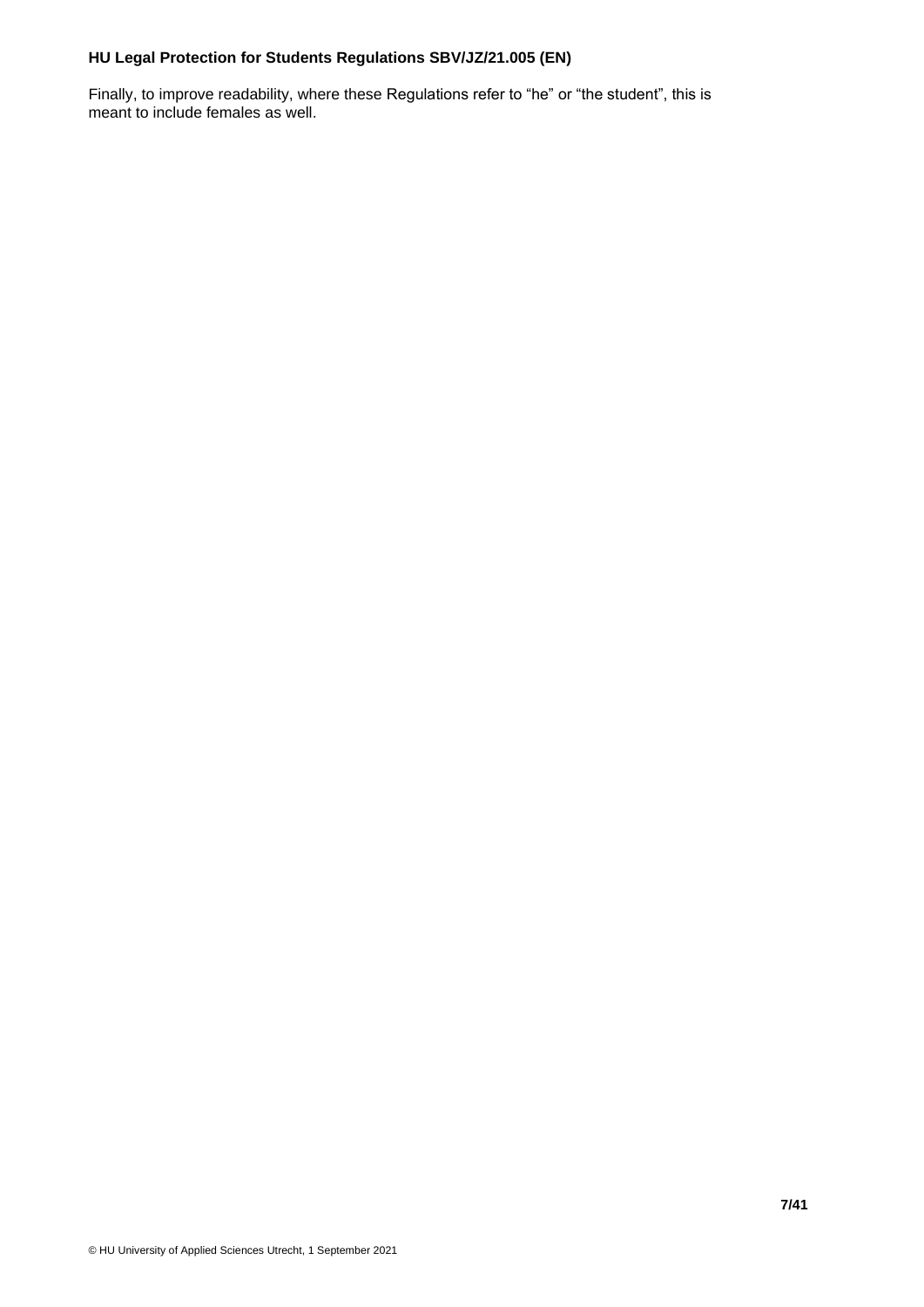# <span id="page-7-0"></span>**2 GENERAL PROVISIONS**

# <span id="page-7-1"></span>**Article 1 Definitions**

- 1. Appeal: The procedure before the Board of Appeal concerning examinations or the Disputes Advice Committee<sup>1</sup> as laid down in these Regulations.
- 2. Appellant: The individual submitting an appeal.
- 3. Board of Appeal Concerning Examinations: The Board as referred to in Article 7.60 WHW and as referred to in the Student Charter. Its set-up and powers are provided for by these Regulations.
- 4. Body:

A person or group of persons who pursuant to a generally binding regulation has or have been endowed with certain powers within the HU.

5. Course participant:

The individual who participates in contract education, provided by HU University of Applied Sciences Utrecht.

6. Decision:

A written resolution with a legal effect, made by one of the university's bodies. This includes the absence of a decision or a delay in the decision-making.

7. Disputes Advice Committee:

The Board as referred to in Article 7.63a WHW and as referred to in the Student Charter HU. Its set-up and powers are provided for by these Regulations.

8. Executive Board:

The administrative body of the HU, also the institutional administration of the Hogeschool Utrecht Foundation, pursuant to Article 10.8 of the WHW, with duties and powers as laid down in the statutes of the Hogeschool Utrecht Foundation.

9. External student:

A person enrolled at the HU as an external student in accordance with Article 7.32 ff. of the WHW<sup>2</sup> . An external student is not entitled to attend classes, but may take part in examinations and use certain study facilities.

10. Final examination (final exam):

The final assessment of a student by the end of a degree programme or its first-year phase. Every degree programme has a final examination. An examination may be an assessment conducted by the Examination Board to determine the knowledge, insight and skills of the student.

- 11. HU Legal Protection for Students Office: A facility set up by the Executive Board as referred to in Article 7.59a WHW, where students may lodge complaints and appeals, and which ensures that these are forwarded to the appropriate investigating body.
- 12. Inappropriate Conduct Complaints Committee: A committee established by the Executive Board, which investigates complaints about inappropriate conduct. Its set-up, duties and powers have been defined in the Regulations

<sup>1</sup> In Article 7.63a, the WHW refers to the Dispute Advisory Committee for objection. The HU chooses to refer to this as an appeals procedure as well.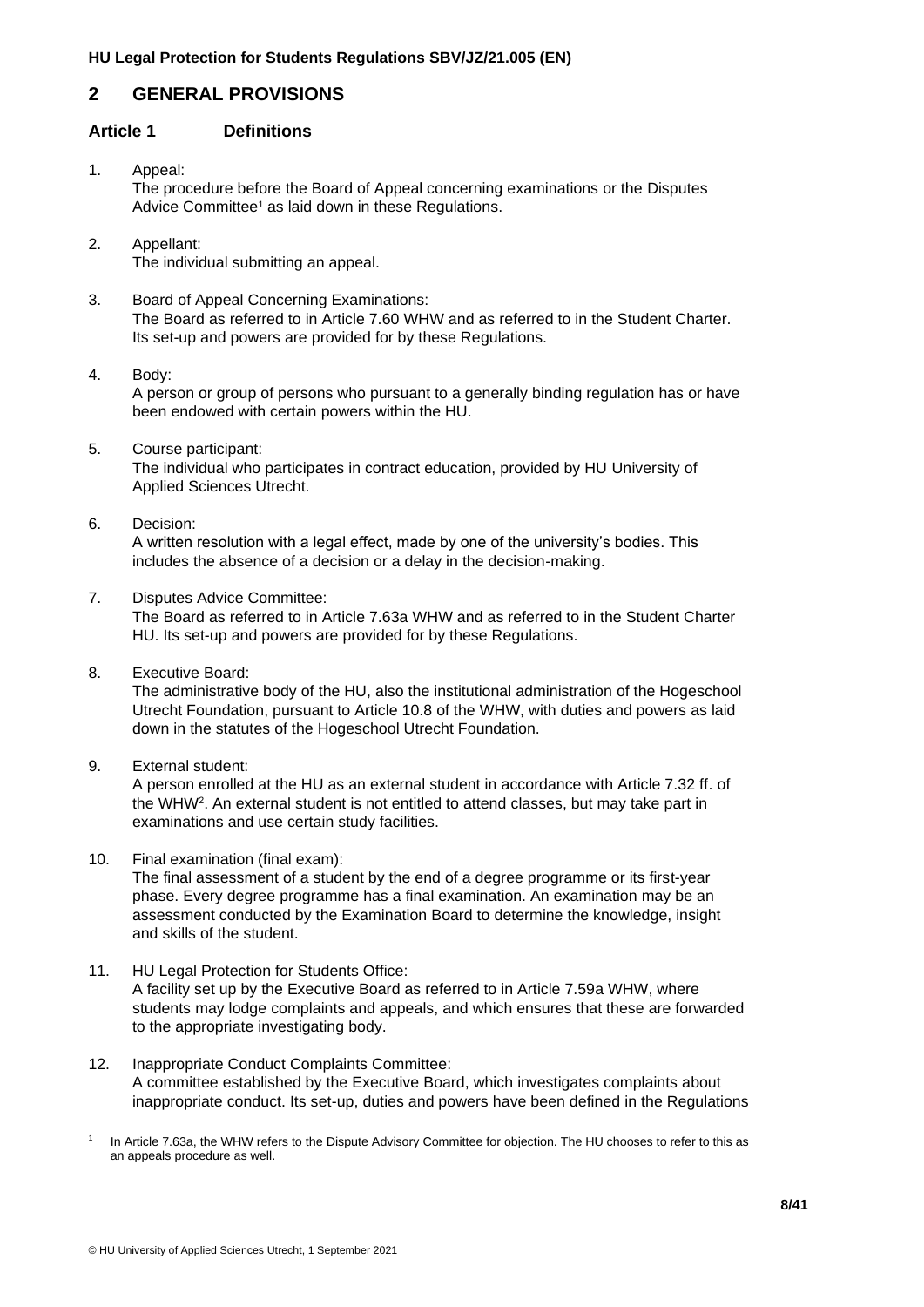on Inappropriate Conduct.

- 13. Institute Director: The person managing an institute, with duties and powers as described in the Board and Management Regulations (can be found on [www.hu.nl/governance\)](http://www.hu.nl/governance).
- 14. Institute Legal Protection for Students Office A facility set up by the Institute Director where students are able to submit complaints and appeals, and that ensures that these are forwarded to the appropriate university body.
- 15. Review request: A request to review (reconsider) a decision made after a complaint.
- 16. STIP:

The Student Information Point. A digital and physical office where the student can ask questions about education and ask for advice on procedures. STIP operates as an institute office. In addition to his questions and need for advice, the student can turn to STIP to complete a complaint form, after which STIP will forward the complaint for further processing to the appropriate body.

17. Student:

The person who, in accordance with Article 7.32 ff. WHW<sup>3</sup> and other statutory regulations, has enrolled as a student at the HU in either a full-time, part-time or work-study programme. The rights and obligations of students are described in the HU Student Charter.

18. Student Complaints Committee:

A committee established by the Executive Board, which deals with complaints as referred to in Article 7.59b WHW (with the exception of complaints about inappropriate conduct). Its set-up, duties and powers have been laid down in the HU Legal Protection for Students Regulations.

- 19. The party concerned: The party whose interests are directly involved in a decision<sup>3</sup>.
- 20. University of applied sciences: HU University of Applied Sciences Utrecht, maintained by the Hogeschool Utrecht Foundation.

#### 21. Week:

A period of seven consecutive days, with the exception of generally recognised public holidays which have been included in OSIRIS.

The annual summer and Christmas breaks, as determined by the HU Legal Protection for Students Office, have the effect of extending the periods allowed for lodging appeals. The start and end dates of the summer and Christmas break are determined and announced in writing by the HU Legal Protection for Students Office.

22. WHW:

Wet op het Hoger onderwijs en Wetenschappelijk onderzoek (Higher Education and Scientific Research Act), referred to as WHW in this document, as published in the

<sup>3</sup> These Regulations therefore apply to (prospective) students and external students of government-funded degree programmes. In Article 2 paragraph 5 the scope for the internal procedures was extended to include students of nonfunded CROHO degree programmes (i.e. Centraal Register van Opleidingen in het Hoger Onderwijs, that is, Central Register of Higher Education Degree Programmes) ("post-initieel") and the course participants enrolled in postgraduate higher professional education degree programmes within the Institute for Nursing: Nursing the Chronically Ill, High Intensive Care Psychiatry, Nursing in Judicial Institutions, Palliative Care, Social-Psychiatric Nursing, Gerontological and Geriatric Nursing.

This includes prospective students who lodge an appeal against a decision regarding admission to/enrolment in a government-funded degree programme.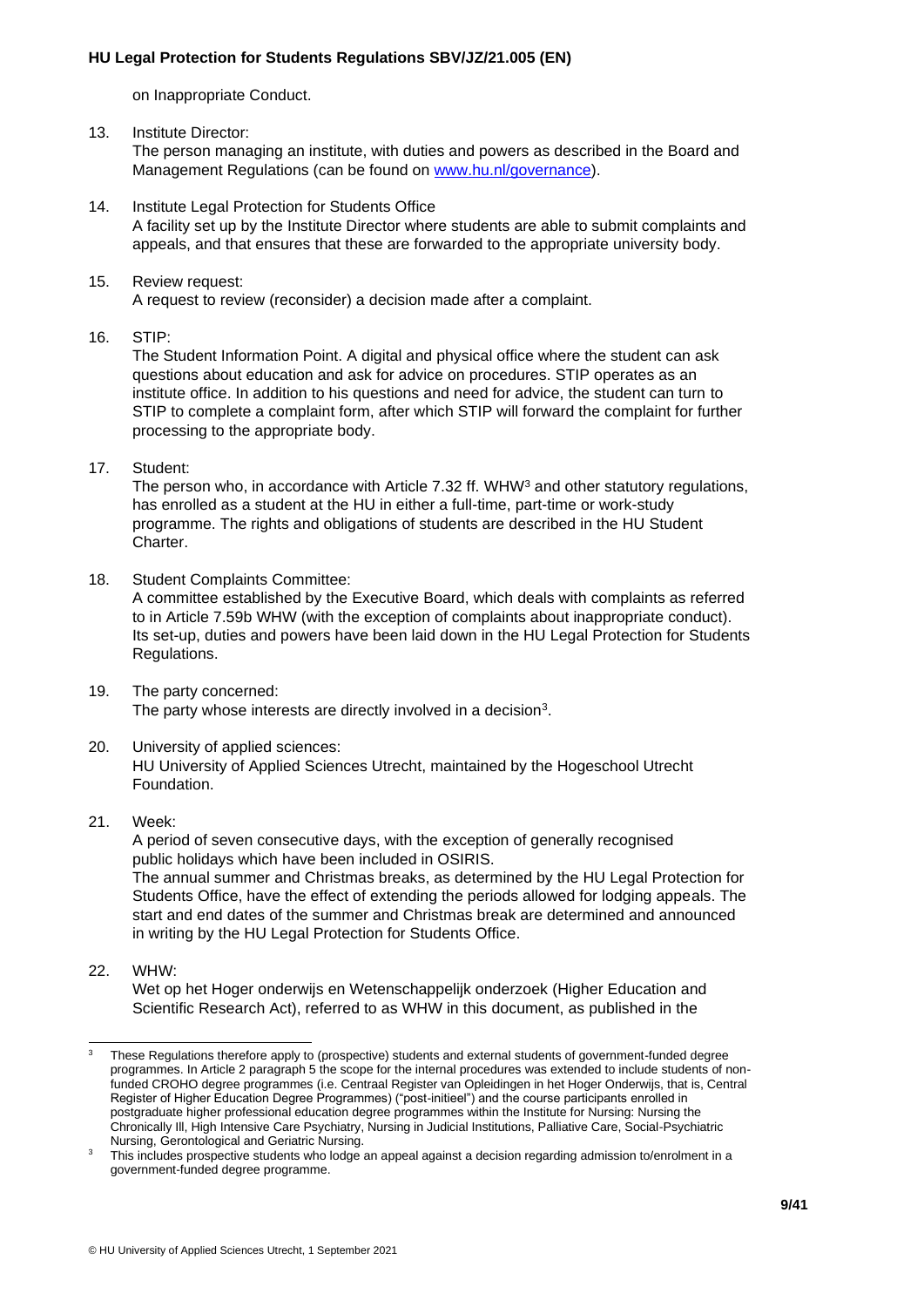*Staatsblad* (Bulletin of Acts and Decrees) 1992 no. 593, including the later additions and amendments.

# <span id="page-9-0"></span>**Article 2 Relation with WHW and Scope**

- 1. These Regulations refer to the Regulations as described in the HU Student Charter. They define the composition and powers of the Board of Appeal Concerning Examinations and the Disputes Advice Committee. They also define the grounds for appeal, the appeals procedure, and the manner in which the judgements of the first and the advice of the latter are arrived at (as laid down in Article 7.60 ff. WHW for the Board of Appeal Concerning Examinations and Article 7.63a WHW for the Disputes Advice Committee.
- 2. The Board of Appeal Concerning Examinations exclusively decides on appeals against decisions as described in Article 7.61, paragraph 1 WHW. The Disputes Advice Committee deals with appeals against all other decisions with legal consequences that have been made on the basis of the WHW and associated Regulations. The Board of Appeal Concerning Examinations and the Disputes Advice Committee do not pass judgment on any demands that come under the authority of a civil court.
- 3. No separate rules apply to the Board of Appeal Concerning Examinations. The subjects as mentioned in Article 7.62 paragraph 1 sub a to g WHW are set out in Articles 4, 5, 6, 7, and 18 of these Regulations.
- 4. These Regulations also establish a complaints procedure as referred to in Article 7.59b WHW. The Student Complaints Committee and the bodies at the institutes responsible for dealing with complaints do not pass judgment on demands that relate to a complaint that comes under the authority of a civil court.
- 5. The internal procedures described in these Regulations are accessible to students who, on the grounds of the WHW, the Individual Health Care Professions Act (BIG), or the Royal Decree of 22 August 1997, are enrolled in an "initial" or "post-initial" degree programme at HU University of Applied Sciences Utrecht<sup>4</sup>.
- 6. The internal procedures described in these Regulations are also accessible to course participants enrolled in postgraduate higher professional education degree programmes within the Institute for Nursing Studies: Nursing the Chronically Ill, High Intensive Care Psychiatry, Nursing in Judicial Institutions, Palliative Care, Social-Psychiatric Nursing, Gerontological and Geriatric Nursing<sup>5</sup>.

#### <span id="page-9-1"></span>**Article 3 Publication**

The Institute Director will inform the students, prospective students, and external students enrolled in degree programmes provided by the institute about the complaint procedure and appeals procedure, and in particular points out the Institute Legal Protection for Students Office, which is subsumed under the Student Information Point (STIP).

This includes all HU degree programmes entered in CROHO, funded and non-funded.

<sup>5</sup> These courses are offered in contract education and are only offered in Dutch. For the benefit of the reader, the names of these training courses are presented in English in these Rules.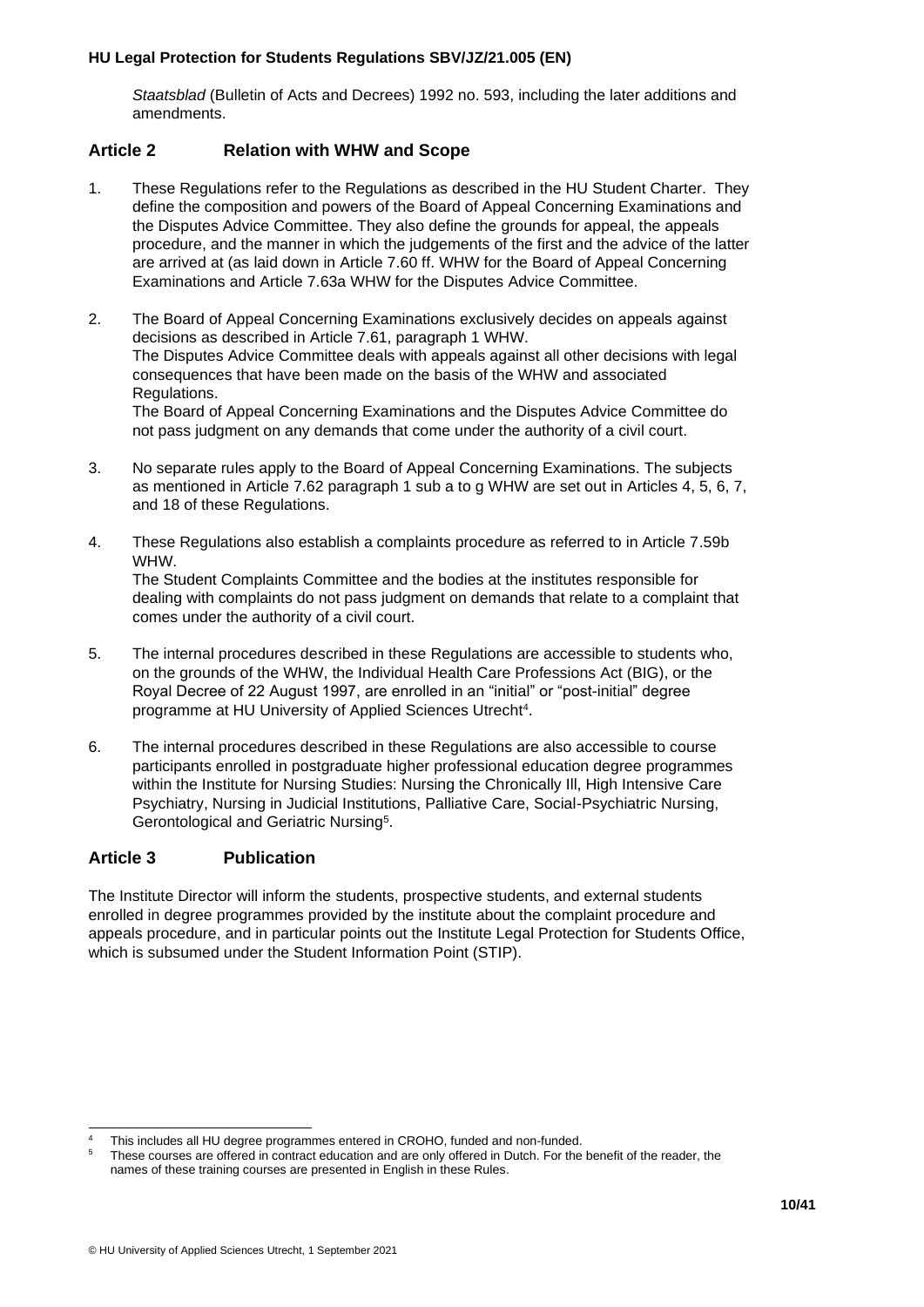# <span id="page-10-0"></span>**3 INSTITUTE LEGAL PROTECTION FOR STUDENTS OFFICE**

# <span id="page-10-1"></span>**Article 4 Establishment and duties of the Institute Legal Protection for Students Office**

- 1. Each Institute Director will ensure that in addition to a digital office there is at least one physical Institute Legal Protection for Students Office in each institute<sup>6</sup>. It is subsumed under the Student Information Point. The study guide of the programme contains information about the location of the Student Information Point and how it can be reached.
- 2. STIP ensures that all complaints submitted are forwarded to the appropriate body that must deal with those particular complaints. Appeals or review requests will be forwarded to the HU Legal Protection for Students Office.
- 3. The Student Information Point will register the name of the student submitting the complaint, the date of submission, and the date it was processed, and will inform the institute management.
- 4. The Student Information Point will inform students about the procedures and may refer students for advice and support, for example to a confidential counsellor or mediator.
- 5. If the student intends to submit a complaint in person, the HU Legal Protection for Students Office will detail the complaint on the appropriate standard form and forward the complaint to the appropriate body that must deal with the complaint.
- 6. If a student wishes to report wrongdoings or a suspicion of wrongdoings, the Student Information Point will refer the student to the Reporting Desk as allocated for that purpose in the HU Whistleblowers Regulations or to the HU Legal Protection for Students Office.

#### <span id="page-10-2"></span>**Article 5 Referral obligation**

If a student lodges a complaint or appeal with a body not competent to deal with this submission, then it will be forwarded as quickly as possible to the appropriate body once the date of receipt has been recorded. The sender will receive notification about this at the same time.

<sup>6</sup> If they so desire, institutes may also furnish a desk per degree programme or per cluster.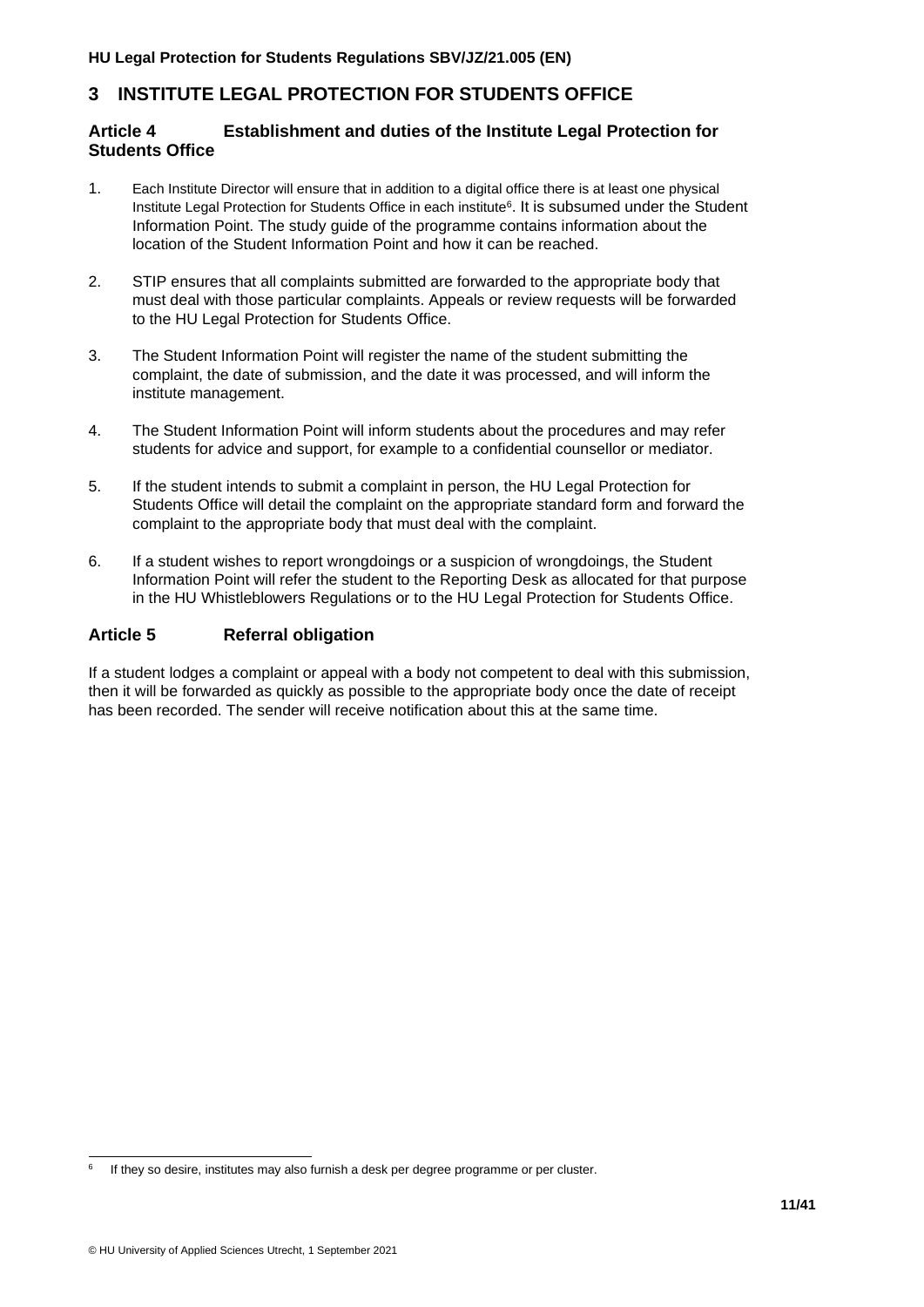# <span id="page-11-0"></span>**4 INSTITUTE COMPLAINTS PROCEDURE**

#### <span id="page-11-1"></span>**Article 6 Institute complaints procedure**

1. Each (prospective) student who is of the opinion that his interests have been directly affected by the conduct or a decision of a staff member, another student or a body of the institute, is entitled to submit a complaint with a request for measures to be taken.

A complaint cannot be submitted against:

- decisions with legal effect which allow appeals to be brought (on the grounds of Art. 1 of these Regulations);
- actions or decisions for which another procedure is available on the grounds of HU Regulations except as provided for in paragraph 5;
- an act or decision with respect to which a complaint has been submitted before;
- decisions of a general nature<sup>7</sup>.
- 2. A student may submit a complaint in writing or digitally. The complaint has to be submitted to the Student Information Point or the relevant body or person within two weeks after the decision was made or the act was committed. STIP forwards the complaint to the appropriate body that must deal with that particular complaint.

A student is also entitled to submit a complaint directly to the HU Legal Protection for Students Office in accordance with the procedure described in Chapter 10.

- 3. The Institute Director will determine which body should deal with the complaint, given its nature, with due consideration of the statutory and (internal) regulations. If a complaint has been forwarded by the Student Information Point to the relevant body, then this body will inform STIP of the date by which the complaint will be dealt with.
- 4. There are different time restrictions on submission if the complaint concerns inappropriate conduct (see Article 18 of the Regulations regarding Inappropriate Conduct) . The student may submit the complaint to the relevant body within the institute first or to submit the complaint directly to the Inappropriate Conduct Complaints Committee.<sup>8</sup>
- 5. Complaints should be signed<sup>9</sup> and contain as a minimum:
	- the name, address details, and student registration number of the sender;
	- the reasons for the complaint;

a clear description of the action or the decision about which the complaint is made. including the date, name, and position of the person who demonstrated the conduct or made the decision. If available, a copy of the decision will be attached.

The student may use the standard digital form for submitting the complaint, which can be found on the HU intranet (Ask HU).

6. If the student intends to submit the complaint in person, STIP will detail the complaint on the digital standard form.

 $7$  Decisions of a general nature are not aimed at a person or a specific case.

 $8$  The confidential counsellor can provide advice and/or support in this matter.

<sup>&</sup>lt;sup>9</sup>If the letter of complaint is submitted digitally, the student's signature is not required.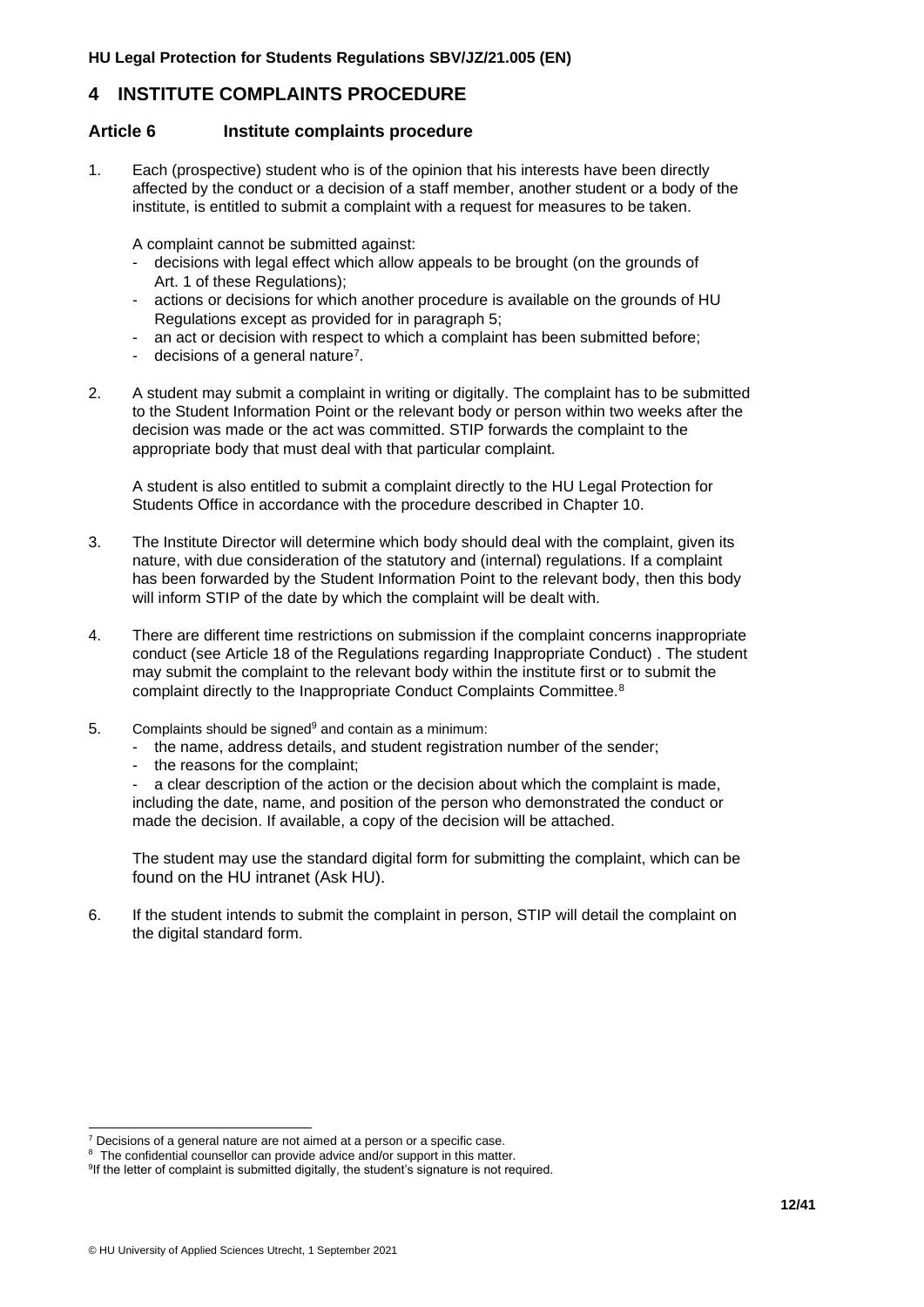7. The body dealing with the complaint will send a confirmation of receipt to the sender within one week after the receipt of the complaint. If the requirements described in paragraph 6 have not been satisfied, the sender will be requested to provide further details of the complaint.

In any case, a complaint will be declared inadmissible if:

- it has not been submitted within the term specified in paragraph 3;
- the requirements stipulated in paragraph 6 are not satisfied, and this situation has not been rectified even after a request to that effect as referred to in paragraph 8;
- the complaint relates to conduct or a decision as described in paragraph 2 of this Article.
- 8. If the complaint is received beyond the term stipulated in paragraph 3, it will be declared inadmissible, unless the sender is able to demonstrate that the complaint was submitted as quickly as reasonably possible.
- 9. The body dealing with the complaint may invite the individual submitting the complaint to be heard with respect to the objections made. In that case, the sender will receive a timely notification of that opportunity or an invitation to attend a hearing.
- 10. If the complaint concerns an individual, then this individual will be allowed the opportunity of responding to the complaint in writing, and will be allowed, at their request, to provide further information in person. In that case, a hearing will be held to which the person submitting the complaint will also be invited.
- 11. The university body dealing with the complaint will inform the sender of its decision in writing<sup>10</sup> within two weeks of receipt of the complaint. This decision is properly motivated and may also include advice. A copy of the decision will be sent to the Institute Director.
- 12. If the body dealing with the complaint foresees that it will be unable to arrive at a decision within the stipulated period, it will inform the sender of the complaint of this delay within two weeks after receipt of the complaint. The body must specify the time frame in which the decision will be made after all, plus the reason for the delay.
- 13. In the decision, the student will be informed of the option for submitting a request for a review and the period within which that request should be submitted.
- 14. The student may submit a request to the Student Complaints Committee for a review of a decision regarding a complaint as referred to in paragraph 12 of this Article. If the complaint concerns inappropriate behaviour towards the complainant, it must be submitted within a year of the date on which the behaviour took place, in all other cases within six weeks after the date stated on the written decision. The student can submit this request for a review to the HU Legal Protection for Students Office (the relevant procedures are described in chapter 5 of these HU Legal Protection for Students Regulations).
- 15. The weeks of the annual summer and Christmas breaks (as determined in accordance with the HU Student Legal Protection Regulations), do not count towards the periods for the complaints procedure, that is to say the deadlines are extended accordingly.

<sup>10</sup> If the decision about the complaint is sent digitally, a scan of the signature will be placed under the decision.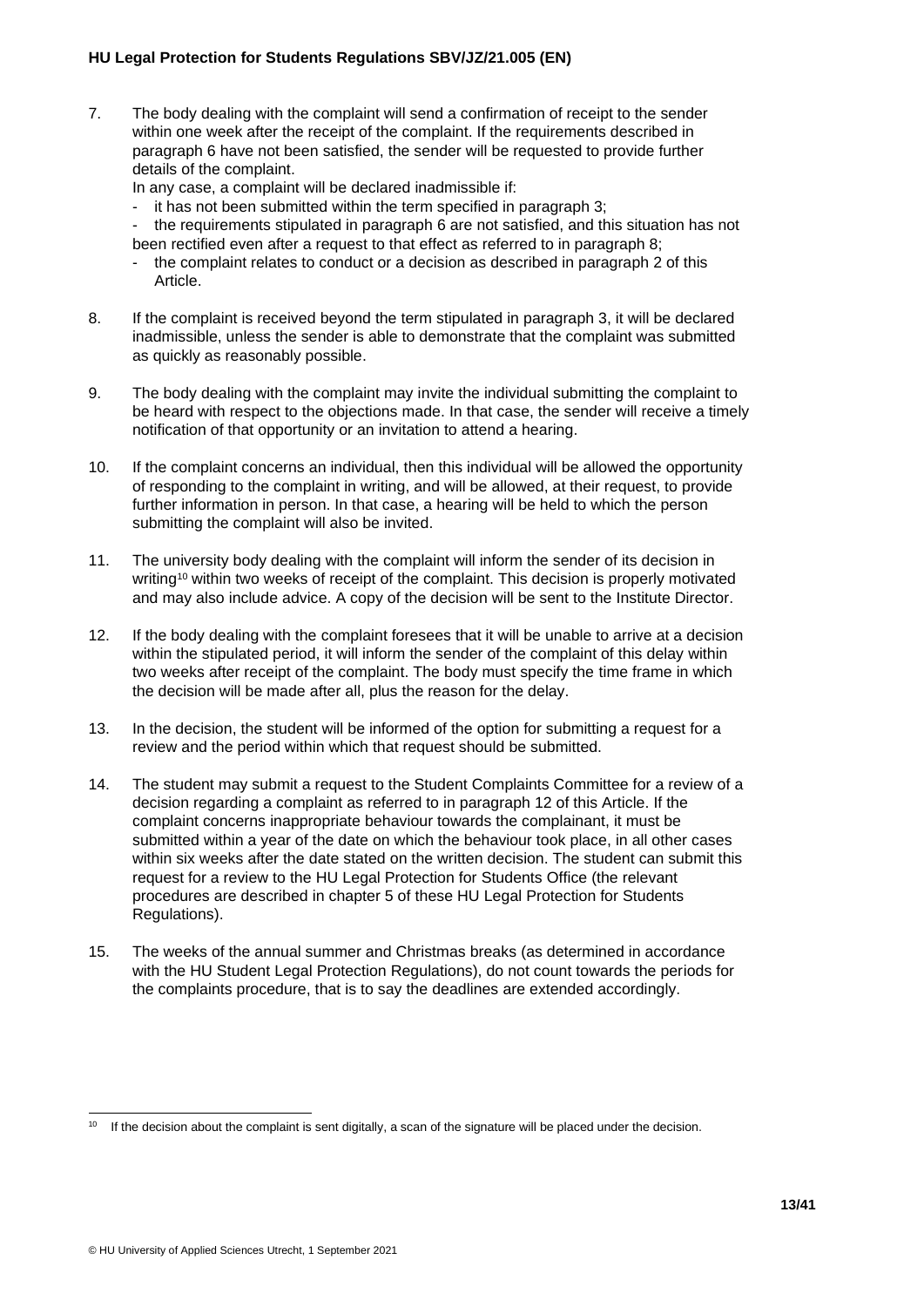# <span id="page-13-0"></span>**5 THE HU LEGAL PROTECTION FOR STUDENTS OFFICE**

#### <span id="page-13-1"></span>**Article 7 Establishment of the HU Legal Protection For Students Office**

A digital HU Legal Protection For Students Office exists. The study guides contain information about how the office can be contacted.

#### <span id="page-13-2"></span>**Article 8 Duties of the HU Legal Protection for Students Office**

- 1. The Office will see to it that all appeals and requests for reviews submitted are forwarded to the appropriate body dealing with the appeal or the request for review.
- 2. The Office will provide administrative support to the Board of Appeal Concerning Examinations, the Disputes Advice Committee, the Student Complaints Committee, and the Inappropriate Conduct Complaints Committee.
- 3. The Office will inform students about the procedures and may refer students for advice and support, for example the confidential counsellor or the mediator. The Office will also provide information and advice to the Student Information Point.
- 4. If a student intends to submit a review request or complaint in person, the Office will detail this on the digital appeal or complaint form. It will then send the request for review or the complaint to the appropriate body.
- 5. A student can report wrongdoings or a suspicion of wrongdoings to the HU Legal Protection for Students Office. It will forward the report to the Reporting Desk as allocated for that purpose in the HU Whistleblowers Regulations and will assist the student in reporting if required.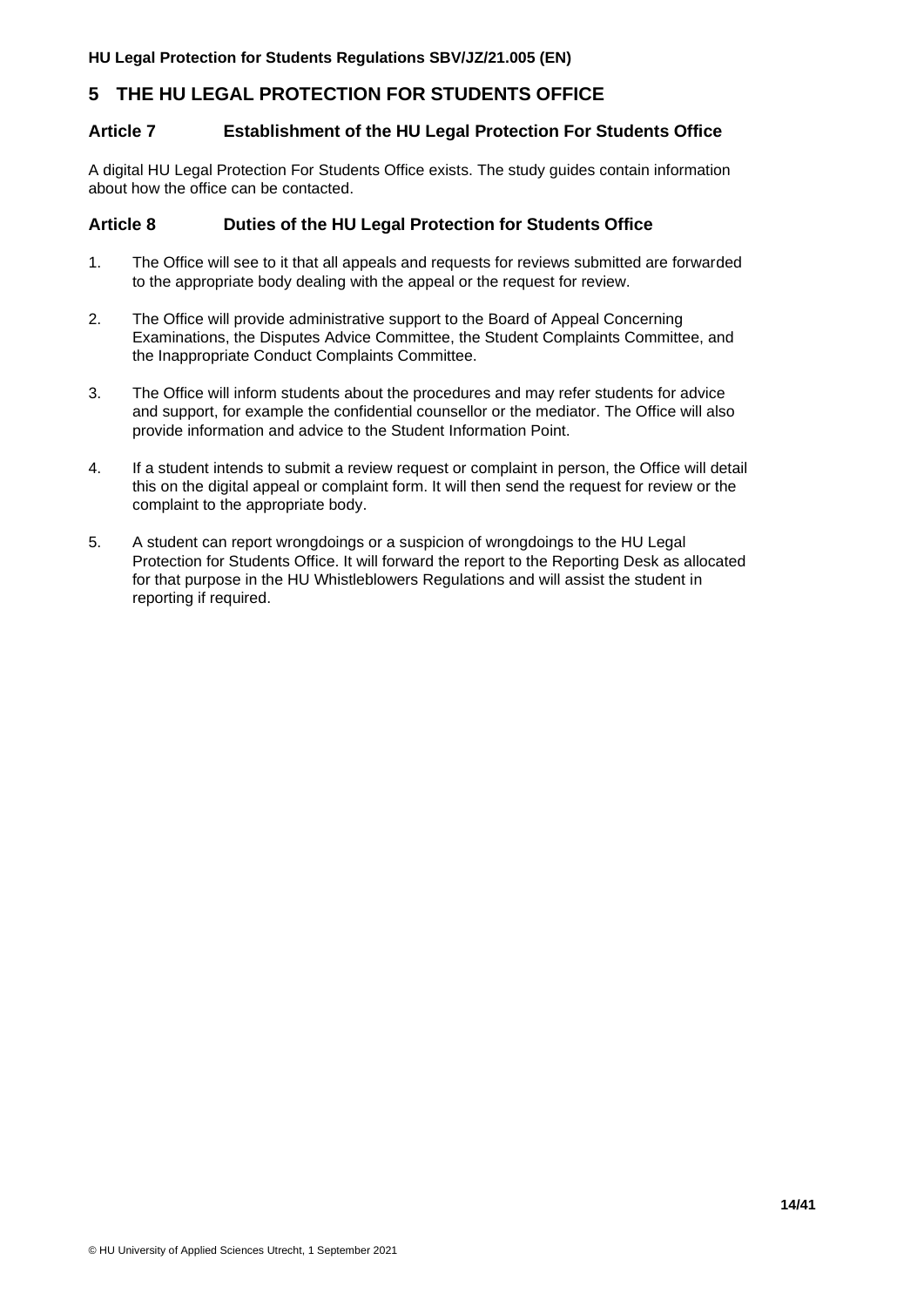# <span id="page-14-0"></span>**6 ESTABLISHMENT OF THE BOARD OF APPEAL CONCERNING EXAMINATIONS AND THE DISPUTES ADVISORY COMMITTEE**

# <span id="page-14-1"></span>**Article 9 Composition**

- 1. In addition to the Chair and Deputy Chair, the Board of Appeal Concerning Examinations and Disputes Advice Committee comprise twelve members and a minimum of twelve additional members to deputise. Half the number of members is employed as lecturers by the university; the other half is represented by the students enrolled at the university.
- 2. The Board of Appeal Concerning Examinations and Disputes Advice Committee do their work in six separate sub-committees.

| Sub-committee 1: | Degree programmes within the domain of<br>Communication & Journalism     |
|------------------|--------------------------------------------------------------------------|
| Sub-committee 2: | Degree programmes within the domain of Economics &<br>Management         |
| Sub-committee 3: | Degree programmes within the domain of Education.                        |
| Sub-committee 4: | Degree programmes within the domain of Health Care.                      |
| Sub-committee 5: | Degree programmes within the domain of Applied<br>Sciences & Technology. |
| Sub-committee 6: | Degree programmes within the domain of Social<br>Sciences & Law.         |

- 3. In addition to a Chair, each sub-committee, in principle, comprises:
	- a. a staff member whose main employment is within a degree programme within the relevant domain;
	- b. a student member enrolled for a degree programme within the relevant domain;
	- c. a staff member whose main employment is within a degree programme within another domain within the university
	- d. a student member enrolled for a degree programme within another domain of the university.
- 4. A staff member who is also the Chair or a member of an Examination Board will not act as a member of the Board of Appeal Concerning Examinations if the latter is dealing with an appeal against a decision of the relevant Examination Board, a decision of an examiner for the degree programme or group of degree programmes for which the relevant Examination Board was appointed.

# <span id="page-14-2"></span>**Article 10 Appointment**

- 1. The Chair and members of the Board of Appeal Concerning Examinations and the Disputes Advice Committee are appointed by the Executive Board.
- 2. The Employees' and Students' Council is invited to nominate individuals for appointment to the Board of Appeal Concerning Examinations and the Disputes Advice Committee with due consideration of the provisions of Article 10, paragraphs 5 and 6 of these Regulations.
- 3. In the decision to appoint a member to the Board of Appeal Concerning Examinations and/or the Disputes Advice Committee it will be set down in which sub-committees the individual member will have a seat, with due consideration of the provisions of Article 9, paragraph 2 of these Regulations. The member will deputise on other sub-committees, if required. In special cases the chair may decide that a sub-committee consists of one staff member and one student member.
- 4. The Chair must meet the following requirements: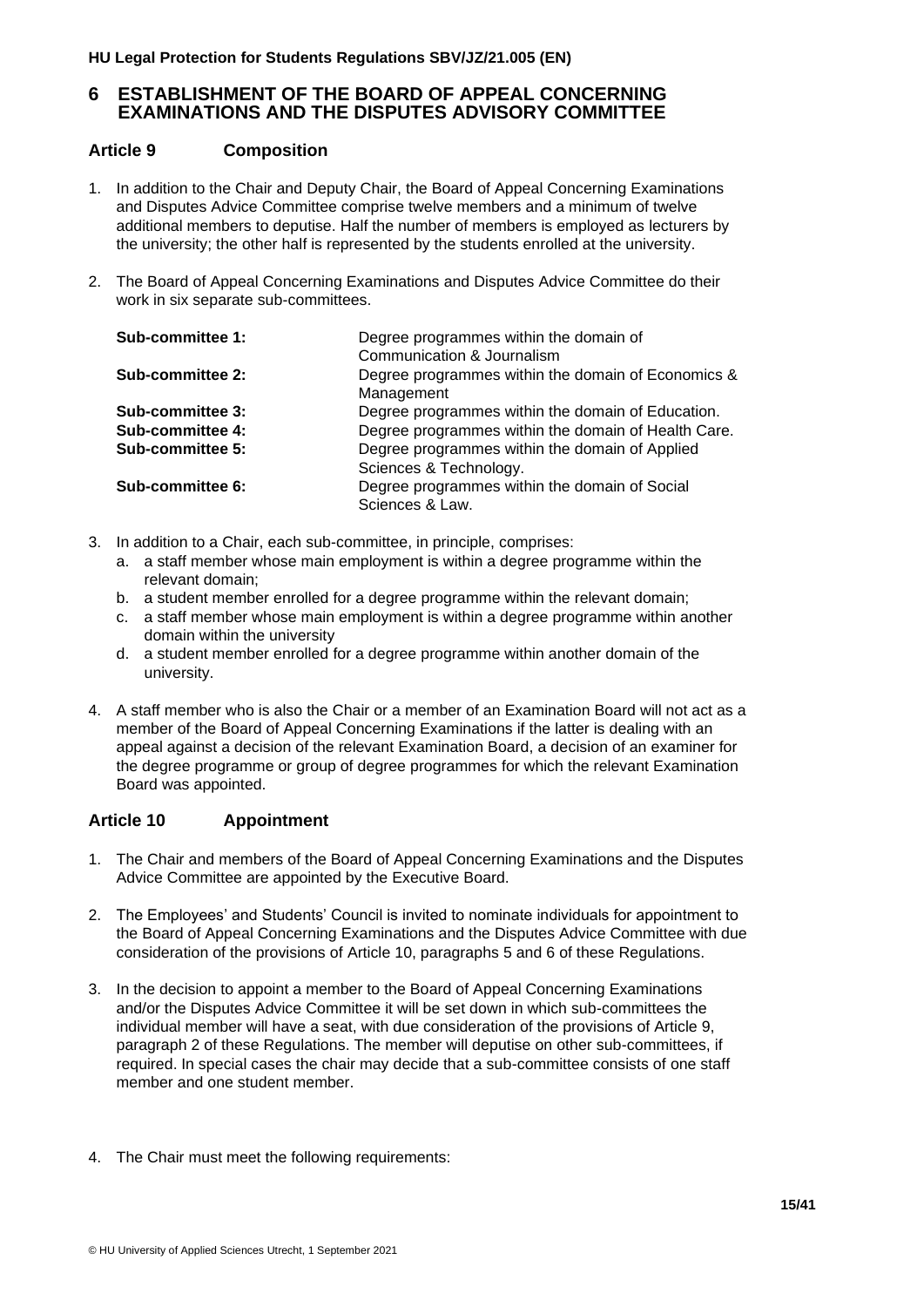- a. the requirements set for the eligibility to be appointed as a judicial officer, as referred to in Article 5 of the Judicial Officers (Legal Status) Act (Wet rechtspositie rechterlijke ambtenaren)
- b. have knowledge of the specific laws and legislation applicable to higher
- c. (professional) education and have sufficient procedural experience in this area;
- d. have a function guaranteeing independence.
- 5. The following persons may be appointed as members of the Board of Appeal Concerning Examinations:
	- a. individuals employed as lecturers in tenured positions at the university on the basis of the Collective Labour Agreement for Higher Professional Education (CAO-HBO);
	- b.
	- c. individuals who are registered as students at the university.
- 6. The following persons may be appointed as members of the Disputes Advice Committee:
	- a. individuals employed in tenured positions at the university on
	- b. the basis of the Collective Labour Agreement for Higher Professional Education (CAO-HBO);
	- c. individuals who are registered as students at the university.
- 7. Staff members cannot be or become a chairperson or a member if they are a member of the board of the university's foundation or of the Executive Board, or if they are an Institute Director, Programme Coordinator, or Student Counsellor. Members of the federal inspectorate for higher education are also excluded from membership of the Board of Appeal Concerning Examinations or the Disputes Advice Committee.
- 8. The Chair is appointed for a term of three years. Re-appointments are permissible.
- 9. Members of the Board of Appeal Concerning Examinations and the Disputes Advice Committee, insofar as they are staff members, are appointed for a period of three years, whereas students are appointed for a period of two years. Re-appointments are permissible.
- 10. Membership of the Board of Appeal Concerning Examinations and the Disputes Advice Committee expires after the appointment period. Furthermore, the Chair and members will be granted discharge by the Executive Board at their own request. A request for discharge must be submitted at least two months prior to the intended date of discharge. The Chair and members may also be discharged by the Executive Board if they no longer satisfy the requirements stipulated in paragraph 4, 5 or 6 of this Article. Student members may also be discharged if a punitive measure has been taken against

them for not abiding by the law and any ensuing standards, or any internal standards and instructions.

11. All the stipulations in this Article regarding the Chair and members of the Board of Appeal Concerning Examinations and the Disputes Advice Committee also apply to their deputies.

#### <span id="page-15-0"></span>**Article 11 Secretariat**

- 1. The Board of Appeal Concerning Examinations and the Disputes Appeals Committee are supported by a Secretary and Deputy Secretaries, each of whom is appointed by the Executive Board. The Executive Board may appoint one or more staff members to assist the Secretary.
- 2. The Secretary participates in the deliberations by the Board of Appeal Concerning Examinations and the Disputes Advice Committee, but is not entitled to vote.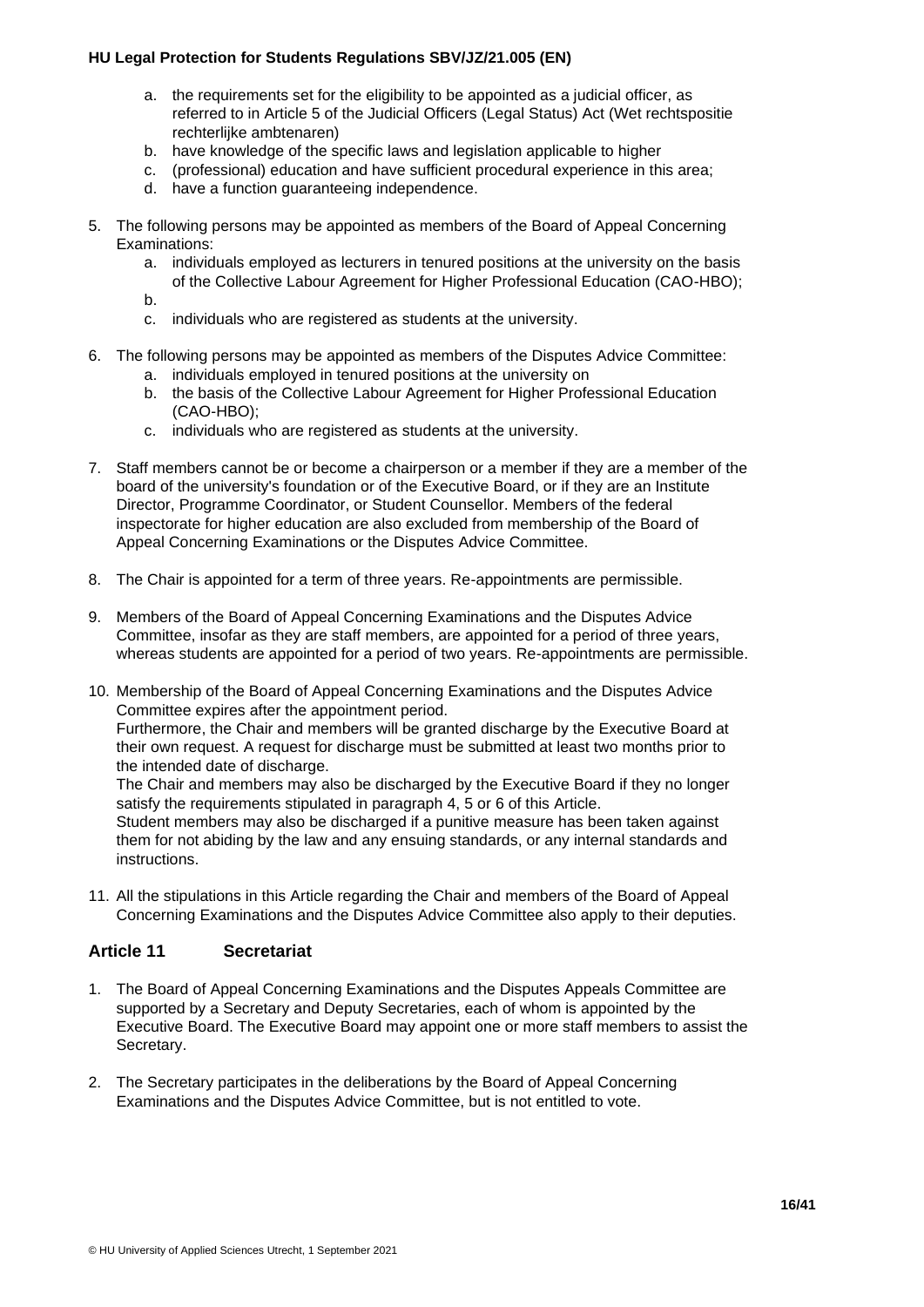- 3. The Secretary records all the letters of appeal that have been received. These records are solely accessible to the Secretary, the Chair and the members of the Board of Appeal Concerning Examinations, and the Disputes Advice Committee.
- 4. The Secretary and Deputy Secretaries distribute their work for the Board of Appeal Concerning Examinations and the Disputes Advice Committee in mutual consultation.

#### <span id="page-16-0"></span>**Article 12 Allowance**

The Chair and members of the Board of Appeal Concerning Examinations and the Disputes Advice Committee receive an allowance for their work. This allowance is defined in the Allowance Scheme for HU Bodies for Legal Protection of Students.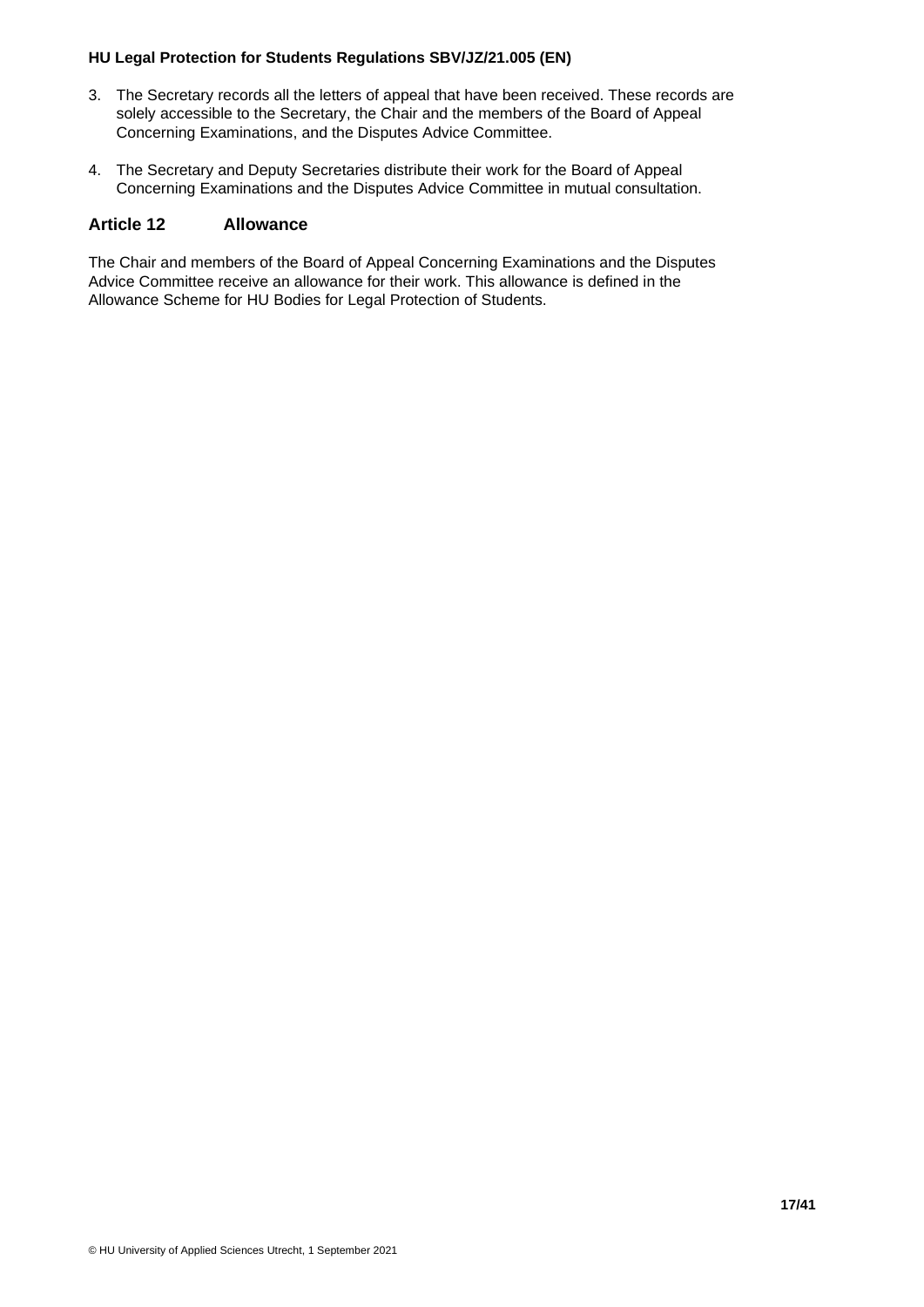# <span id="page-17-0"></span>**7 POWERS OF THE BOARD OF APPEAL CONCERNING EXAMINATIONS AND OF THE DISPUTES ADVISORY COMMITTEE**

#### <span id="page-17-1"></span>**Article 13 Subjects of appeal for the Board of Appeal Concerning Examinations**

- a. The Board of Appeal Concerning Examinations passes judgment on appeals submitted against decisions on the grounds of Article 7.61 WHW and these Regulations, regarding:
- b. decisions about the binding study advice (Article 7.8b paragraph 3 and paragraph 5 WHW) and the binding referral (Article 7.9 paragraph 1 WHW);
- c. decisions about whether a student has passed the final examination as referred to in Article 7.9d WHW);
- d. decisions, other than decisions of general application, made on the grounds of the provisions by virtue of or pursuant to title 2 of chapter 7 of the WHW, regarding admission to exams;
- e. decisions made on the basis of an additional investigation, if the more specific requirements for prior education have not been met (as referred to in Articles 7.25, paragraph 5 and 7.28, paragraph 4 WHW);
- f. decisions of examination boards and examiners;
- g. decisions of committees relating to exemptions on the grounds of admission tests (as referred to in Article 7.29 paragraph 1 WHW);
- h. decisions about admission to Master's degree programmes (Article 7.30b WHW)
- 2. The Disputes Advice Committee passes judgment pursuant to Article 7.63a WHW regarding appeals against decisions based on the stipulations in Chapter 7 WHW, which relate to matters other than those referred to in paragraph 1 of this Article and Article 7.61 WHW.
- 3. In these Regulations, a decision is also understood to mean:
	- a. the refusal, in writing, to make a decision, and
	- b. a decision not being made in good time. A decision is not made in good time if it has not been made within the term specified by law therefor or, if such a term has not been specified by law, the decision has not been made within eight weeks.
- 4. No appeal can be lodged against decisions of a general nature.<sup>11</sup>

# <span id="page-17-2"></span>**Article 14 Those entitled to submit appeals**

- 1. The prospective, current or former student who is considered a party with an interest in a  $decision<sup>12</sup>$  is entitled to lodge an appeal against the decision with the Board of Appeal Concerning Examinations or the Disputes Advice Committee.
- 2. Students who are registered for courses at the HU on grounds other than the WHW or the Individual Health Care Professions Act or the Royal Decree of 22 August 1997, such as students following postgraduate higher professional education courses and types of contract courses<sup>13</sup>, are excluded from lodging appeals.
- 3. Paragraph 2 does not apply to course participants enrolled in postgraduate higher professional education degree programmes within the Institute for Nursing Studies: Nursing the Chronically Ill, High Intensive Care Psychiatry, Nursing in Judicial Institutions, Palliative Care, Social-Psychiatric Nursing, Gerontological and Geriatric Nursing<sup>14</sup> .

<sup>11</sup> Decisions of a general nature do not relate to one single individual party involved. Problems due to these decisions can often be brought to notice through participation bodies.

<sup>&</sup>lt;sup>12</sup> Prospective students may also belong to those entitled to lodge appeals, for instance against decisions concerning their admittance or enrolment in a degree programme.

<sup>13</sup> See also Article 2, paragraph 5.

<sup>&</sup>lt;sup>14</sup> These courses are offered in contract education and are only offered in Dutch. For the benefit of the reader, the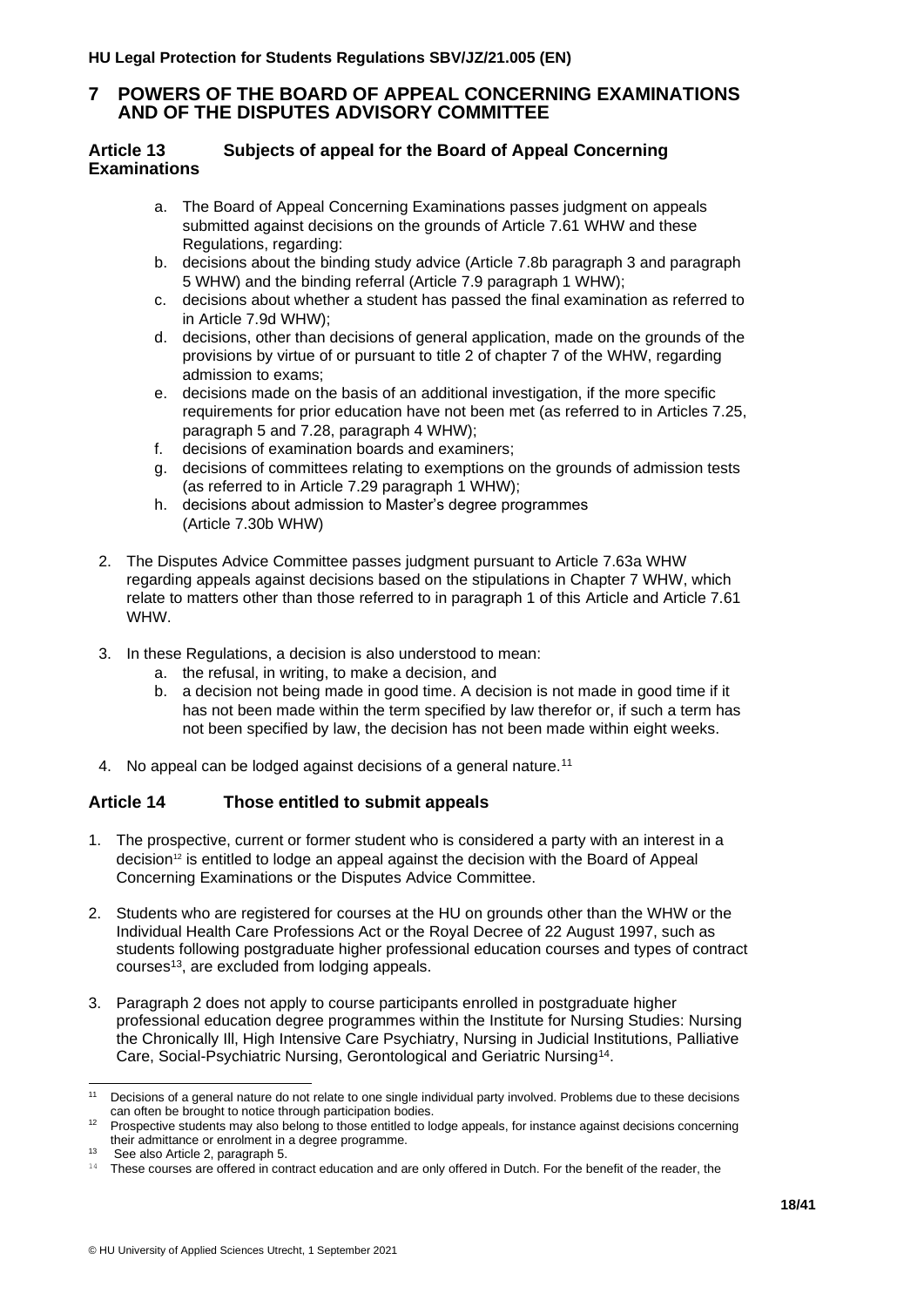# <span id="page-18-0"></span>**Article 15 Grounds for appeal**

A student may lodge an appeal if a decision is in conflict with the law. This is the case if:

- a. the decision is in violation of any generally binding stipulation;
- b. in making the decision, the body concerned has clearly used its authority for purposes other than those for to which it is authorised;
- c. the body concerned could not reasonably have reached the decision when balancing the interests of the parties concerned;
- d. the decision is in conflict with another general legal principle of proper management.

names of these training courses are presented in English in these Rules.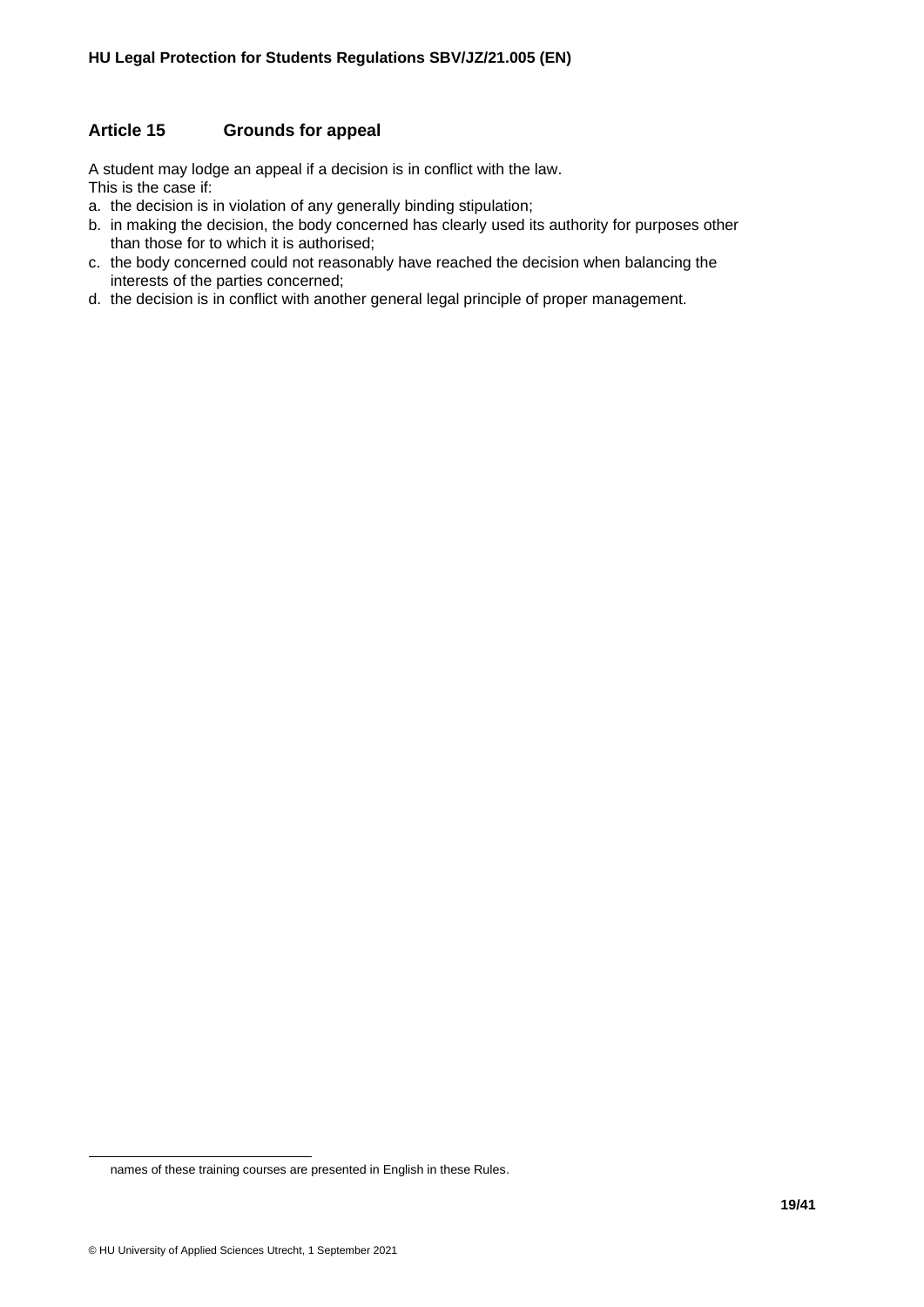# <span id="page-19-0"></span>**8 PROCEDURE FOR THE BOARD OF APPEAL CONCERNING EXAMINATIONS AND DISPUTES ADVISORY COMMITTEE**

# <span id="page-19-1"></span>**8.1 Lodging an appeal**

# <span id="page-19-2"></span>**Article 16 Lodging an appeal**

- 1. A student may lodge an appeal with the Board of Appeal Concerning Examinations or the Disputes Advice Committee by submitting a motivated letter of appeal to the HU Legal Protection for Students Office. A student lodging an appeal is called an appellant.
- 2. Appeals must be submitted digitally to the HU Legal Protection for Students Office by means of a digital appeal form<sup>15</sup>.
- 3. If the appeal is lodged with another university body, then this body will send the appeal as quickly as possible to the HU Legal Protection for Students Office, once the date of receipt has been recorded. The student submitting the appeal (hereinafter referred to as the appellant) will be informed about this at the same time.
- 4. The effect of the decision against which the appeal has been lodged will not be postponed, unless stipulated otherwise by or pursuant to statutory provisions.

# <span id="page-19-3"></span>**Article 17 Contents of the appeal**

- 1. The appellant must at any rate provide the following information in the appeal form:
	- a. the name, home address, place of residence, student number, plus the names of the institute and degree programme he is enrolled in;
	- b. an email address<sup>16</sup> used for all correspondence regarding the appeal;
	- c. the date the appeal is submitted;
	- d. a clear description of the decision against which the appeal is being lodged, including the date of that decision, and the name of the person or the body that made the decision;
	- e. one or more grounds as described in Article 15 of these Regulations on which the appeal is based;
	- f. as detailed a description of the claim as possible.
- 2. The appeal must be accompanied by a copy of the decision to which the appeal relates. If the appeal is against a refusal to make a decision, a clear description must be included of the decision that should have been made according to the appellant.
- 3. If the appeal does not comply with the requirements stipulated in the first paragraph of this Article, the Secretary will inform the student and invite the appellant to make sure the requirements are met after all within a given period. If the appellant fails to meet the requirements within this time after all, the appeal will be declared inadmissible.

<sup>&</sup>lt;sup>15</sup> The appeal form can be found at Ask HU on the sites klachtenwegwijzer.hu.nl, hukas.hu.nl and on the HU website at www.hu.nl/rechten-en-plichten.

<sup>&</sup>lt;sup>16</sup> The student is responsible for the accessibility of this email address and regular use. The (prospective) student is also expected to check the spam folder if necessary, as it cannot be ruled out that

emails from HU University of Applied Sciences Utrecht end up there.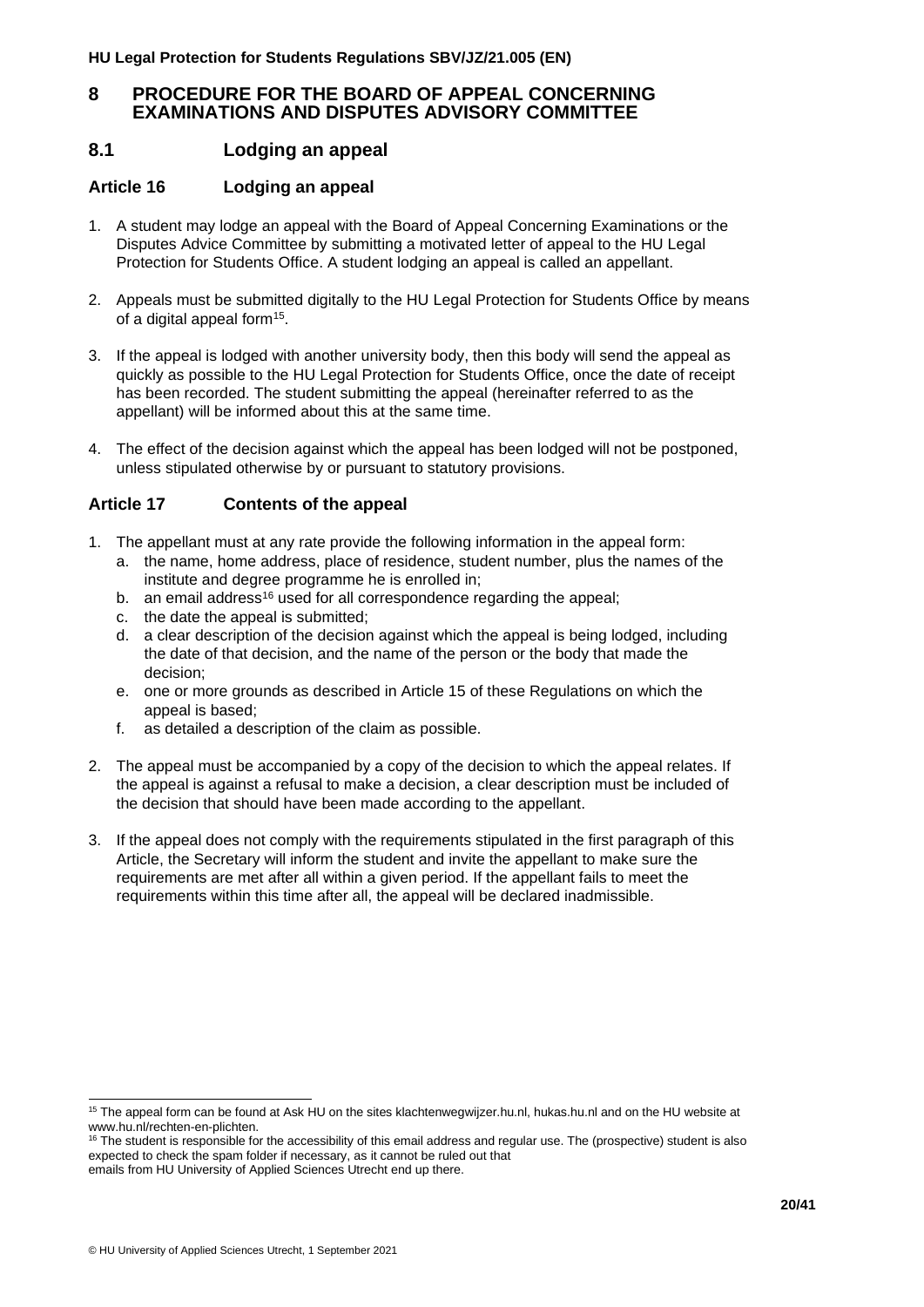### <span id="page-20-0"></span>**Article 18 Appeal term**

- 1. The term for lodging an appeal is six weeks. This term starts on the day following the day on which the relevant decision was either refused or made known to the appellant.
- 2. An appeal will be deemed to have been submitted on time, if it is received by the HU Legal Protection for Students Office before the end of the term referred to in the previous paragraph.
- 3. If the appeal is submitted after this term (as referred to in the first paragraph of this Article), it will be declared inadmissible. This means that the appeal will not be processed. Sometimes an appeal will be processed after all, even though it was submitted after the term had expired. The appellant must then demonstrate that he submitted the appeal as quickly as could reasonably be expected.
- 4. If the appeal is lodged against the fact that a decision was not made on time, then no time limit will apply. However, the appeal will be deemed to be inadmissible if it is submitted unreasonably late by the appellant.
- 5. The Board of Appeal Concerning Examinations or the Disputes Advice Committee may, at the appellant's request, extend the period for submitting or supplementing the appeal. However, there will have to be reasonable grounds for extending the deadline in the opinion of the Board of Appeal Concerning Examinations or the Disputes Advice Committee.

# <span id="page-20-1"></span>**Article 19 Confirmation of receipt**

The Secretary will confirm receipt of the appeal in writing to the appellant, including the date of receipt. The Secretary may also inform the appellant of the option of requesting a provisional decision as referred to in Article 29 of these Regulations.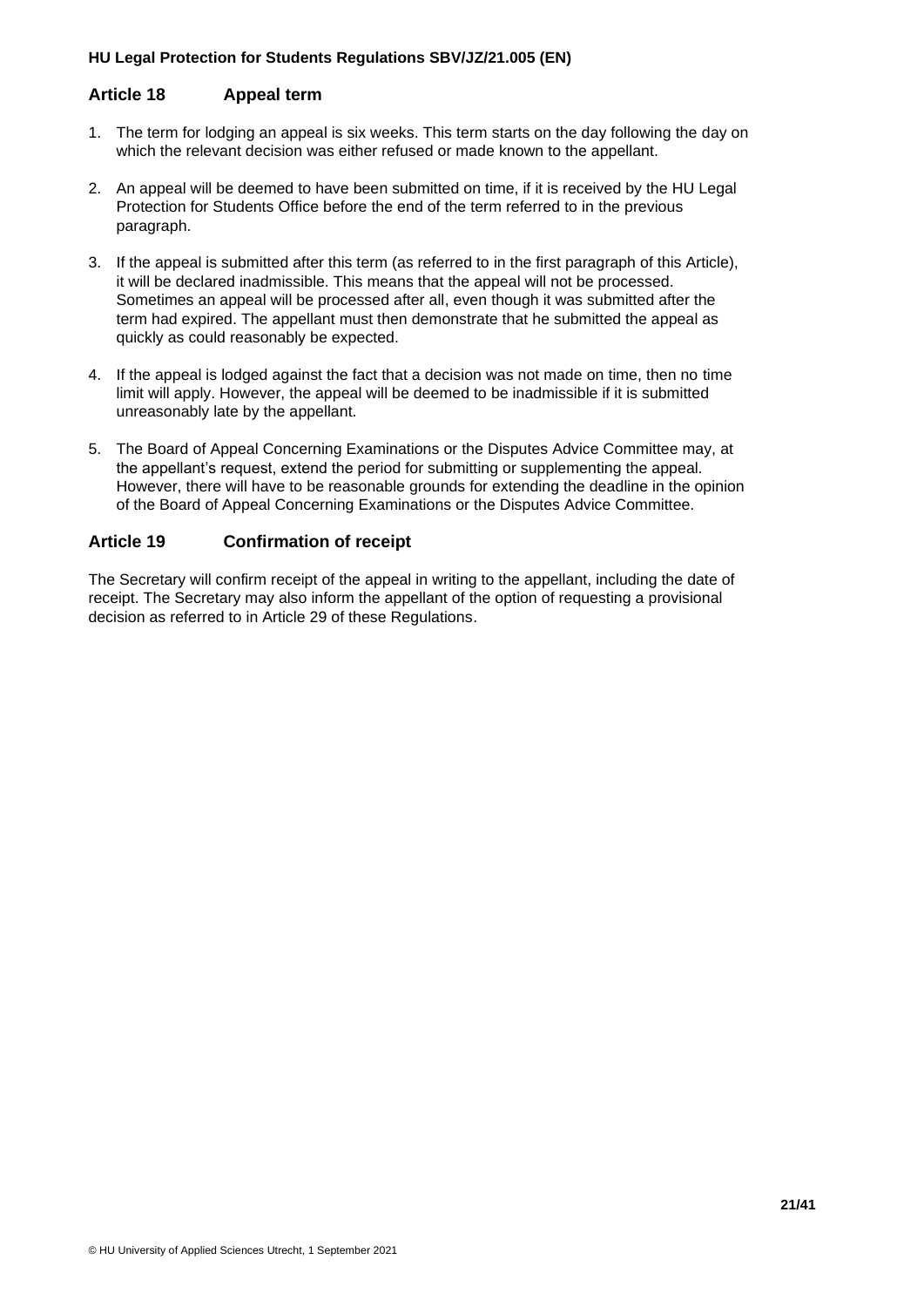# <span id="page-21-0"></span>**8.2 Amicable settlement**

#### <span id="page-21-1"></span>**Article 20 Amicable settlement**

- 1. The Secretary will send the appeal to the body that made the decision (hereinafter referred to as the "respondent"), requesting consultation with the parties concerned as to the possibility of an amicable settlement to the dispute. This is a settlement between two parties without intervention from either the Board of Appeal Concerning Examinations or the Disputes Advice Committee. The Secretary will stipulate a time within which a response to the appeal as referred to in Article 22 of these Regulations will need to be submitted . The respondent may invite the parties concerned for consultations about an amicable settlement within a week of receiving the request.
- 2. If the appeal is against an examiner's decision, the Secretary will send the appeal directly to the relevant Examination Board. The Examination Board will then invite the parties concerned for consultation.
- 3. If attempts to reach a settlement have been successful, the respondent will inform the Secretary of this before the time allowed for the response expires, and the appeal will be withdrawn by the appellant in writing.
- 4. If the dispute cannot be settled, the respondent must submit a response within the time allocated.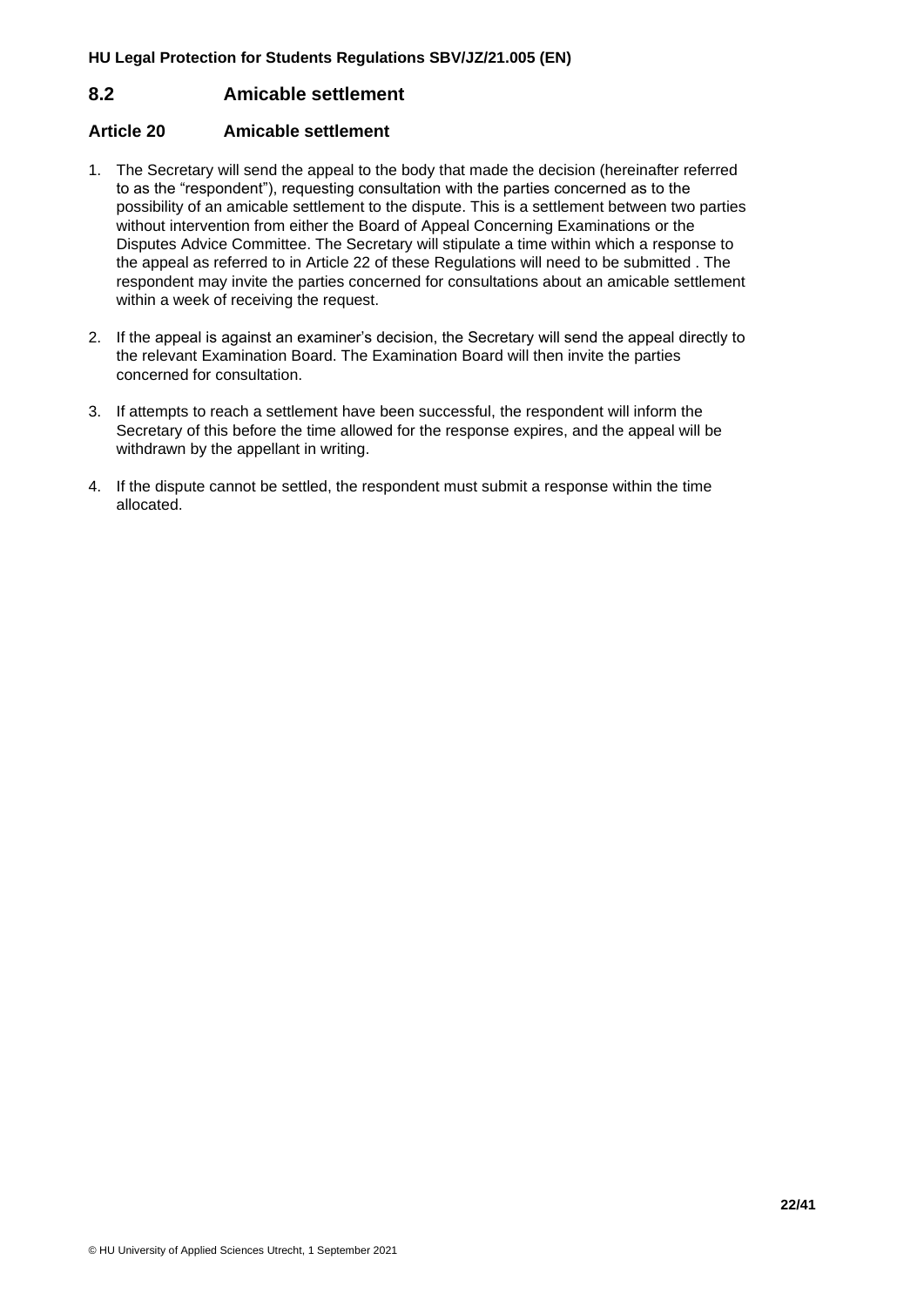# <span id="page-22-0"></span>**8.3 Preliminary investigation**

### <span id="page-22-1"></span>**Article 21 Procedure**

- 1. The preliminary investigation takes place under the supervision of the Chair.
- 2. The university's bodies, staff members as well as the examiners will provide the Board of Appeal Concerning Examinations or the Disputes Advice Committee with all the details they deem necessary to carry out their task.

# <span id="page-22-2"></span>**Article 22 Response to the appeal**

- 1. The respondent will be afforded the opportunity of submitting a response (letter of defence) before the appeal is dealt with in a hearing by the Board of Appeal Concerning Examinations or the Disputes Advice Committee.
- 2. The response must be submitted within a reasonable period. This period cannot be more than three weeks. A response will be deemed to have been submitted on time if it is received by the HU Legal Protection for Students Office before the end of this period.
- 3. The Board of Appeal Concerning Examinations or the Disputes Advice Committee may, at the respondent's request, extend the period for submitting or supplementing the response if, in the opinion of the Board of Appeal Concerning Examinations or the Disputes Advice Committee, there are reasonable grounds for doing so.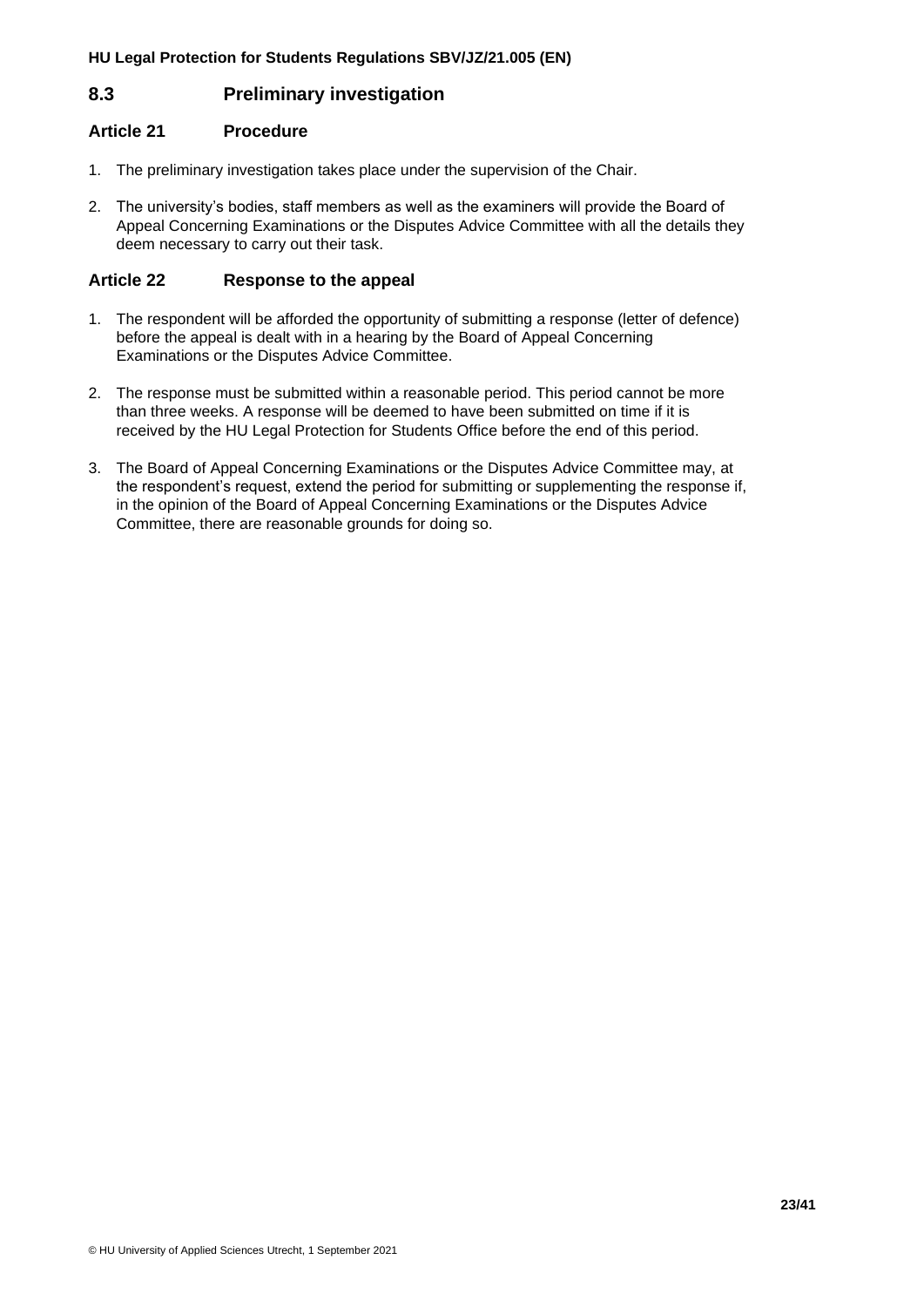# <span id="page-23-0"></span>**8.4 Invitation to a hearing**

#### <span id="page-23-1"></span>**Article 23 Invitation to a hearing**

- 1. Once the respondent has submitted the response, the Secretary will, in consultation with the Chair, determine the location and time of the hearing for the appeal. In principle, the hearing will take place within three weeks after receipt of the response.
- 2. The Secretary will invite the parties to appear at the hearing by letter at least one week prior to the date of the hearing. This completes the preliminary investigation.

#### <span id="page-23-2"></span>**Article 24 Access to documents**

The Secretary will send the parties the documents relating to the appeal along with the invitation as referred to in Article 23 of these Regulations, or at least as soon as possible thereafter.

#### <span id="page-23-3"></span>**Article 25 Submission of additional documents**

Parties may submit additional documents up to four days before the hearing. Parties will be informed of this in the invitation to attend the hearing as referred to in Article 23 of these Regulations.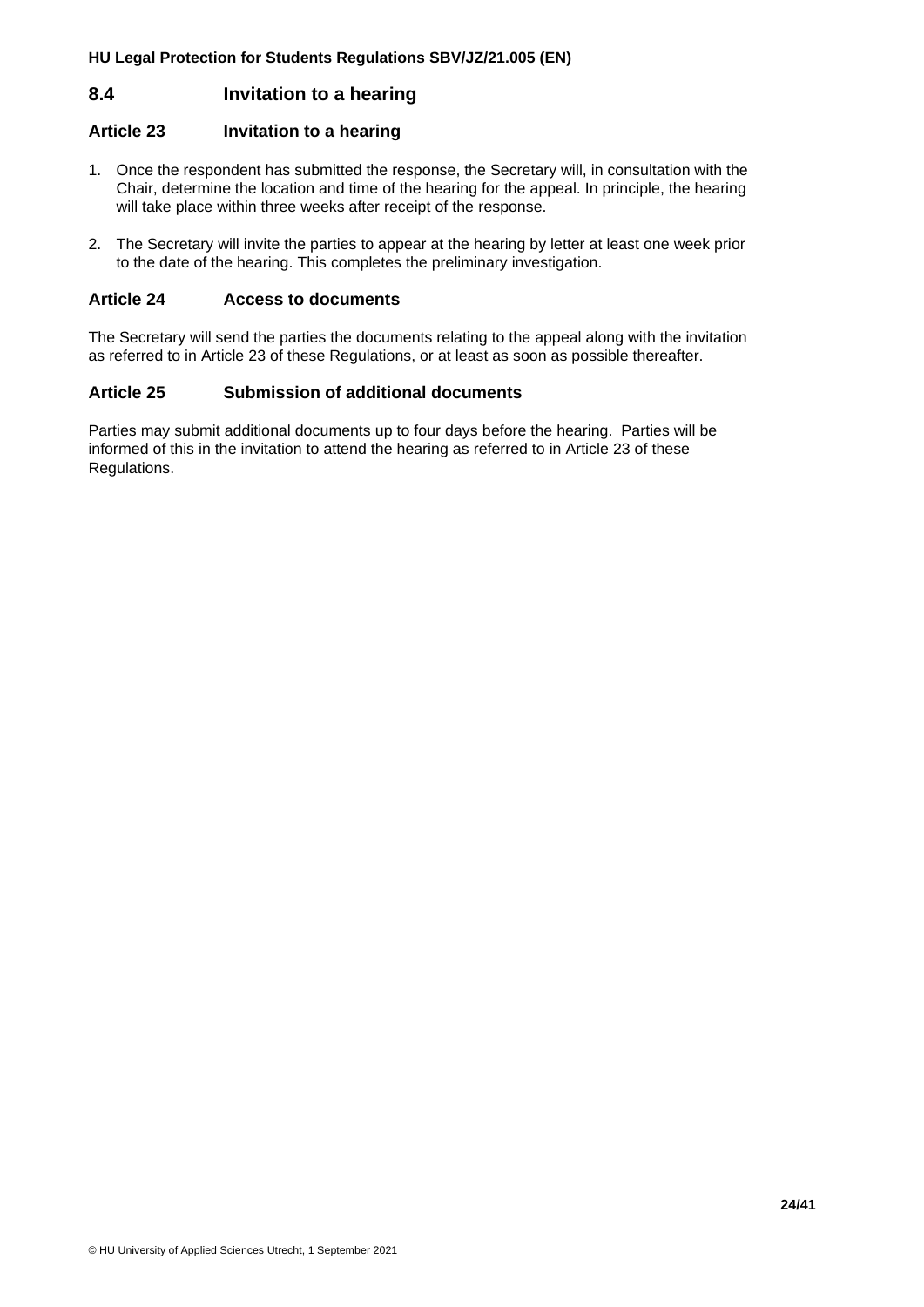# <span id="page-24-0"></span>**8.5 Challenge and exclusion**

### <span id="page-24-1"></span>**Article 26 Challenge**

- 1. If a party is of the opinion that (one of the members of) the Board of Appeal Concerning Examinations or the Disputes Advice Committee is not impartial, it can submit an application to challenge.
- 2. An application to challenge must have been communicated to the Secretary no later than two working days before the hearing, stating the facts or circumstances on which the challenge is based. Proceedings in the case will then be suspended.
- 3. The challenge will be considered as quickly as possible by the other members of the relevant sub-committee of the Board of Appeal Concerning Examinations or of the Disputes Advice Committee, unless the party concerned accepts the grounds for the challenge. The decision about the challenge will be substantiated and communicated to the parties as soon as possible.

#### <span id="page-24-2"></span>**Article 27 Exclusion**

The chairperson or another member of the Board of Appeal Concerning Examinations or of the Disputes Advice Committee may submit a request to be excluded (excused to answer any questions) if there are facts or circumstances that might affect impartiality. This means that this person will not be part of the proceedings. Article 26 paragraph 2 and paragraph 3 apply to this request.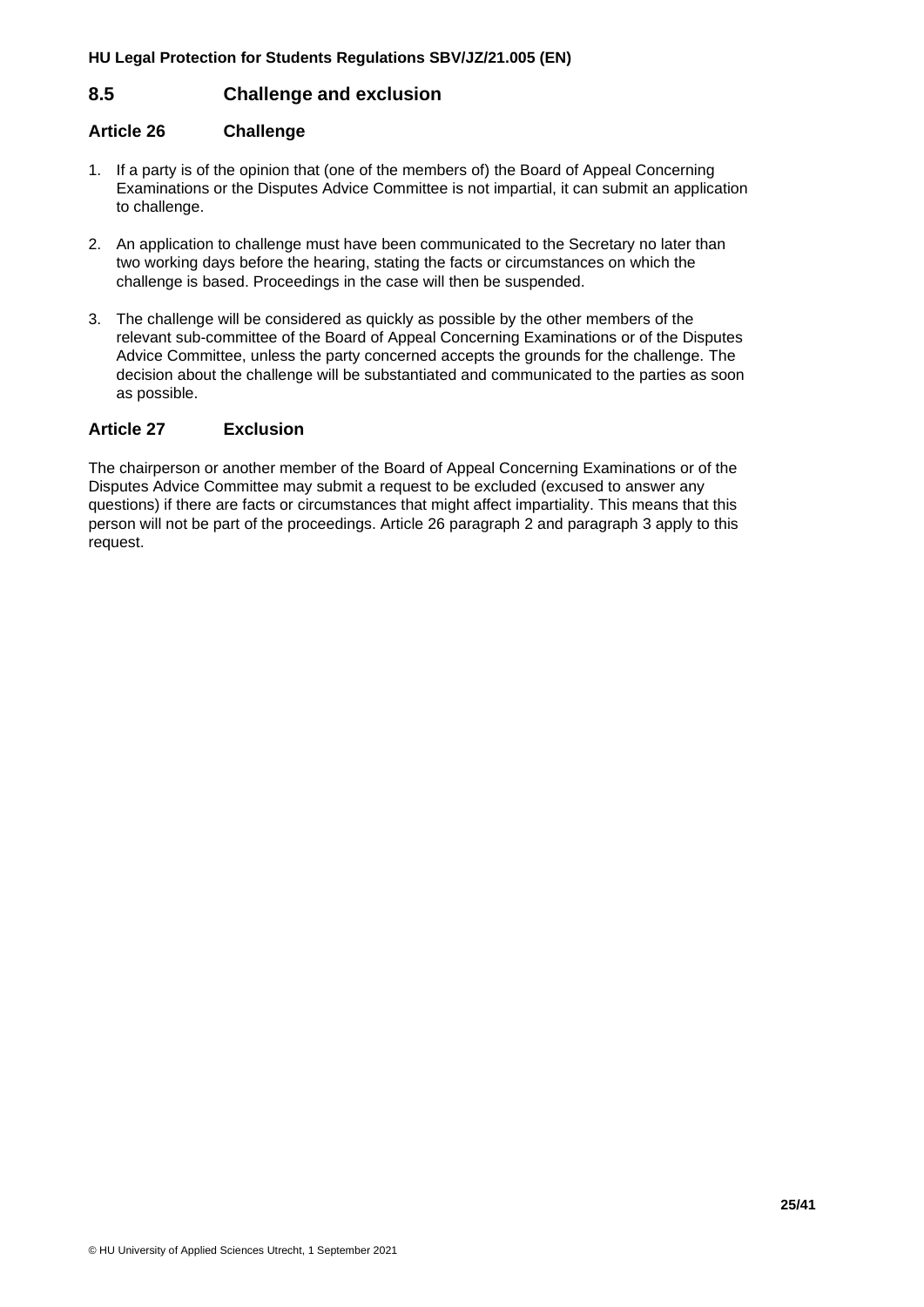# <span id="page-25-0"></span>**8.6 Arrangements for urgent appeal**

#### <span id="page-25-1"></span>**Article 28 Expedited appeal proceedings with the Board of Appeal Concerning Examinations**

- 1. The Board of Appeal Concerning Examinations may decide to expedite the appeal procedure if the case is urgent.
- 2. The expedited procedure means that the term for submitting a response, as referred to in Article 23, paragraph 2 of these Regulations is shortened.
- 3. If the Board of Appeal Concerning Examinations determines that the appeal procedure should be expedited, the Secretary will, in consultation with the Chair, determine the location and timing of the hearing as soon as possible. Article 23, paragraph 2 of these Regulations applies here.

#### <span id="page-25-2"></span>**Article 29 Provisional measure by the Board of Appeal Concerning Examinations**

- 1. There are cases where the appellant's interests require an immediate provisional measure. The appellant may apply to the Chair of the Board of Appeal Concerning Examinations for provisional measures along with the reasons for making this request, pending the decision regarding the appeal. The appellant can also do this if the respondent previously refused to arrange such a provisional measure.<sup>17</sup> Article 18 of these Regulations will apply accordingly to this request (7.61.6).
- 2. The Chair of the Board of Appeal Concerning Examinations will decide on the appellant's request after hearing the appellant, the relevant body or examiner concerned and, if necessary, any other parties directly involved, or at least after these parties have been invited to a hearing. Article 32 of these Regulations applies here.
- 3. The Secretary will, in consultation with the Chair, determine the term within which the appellant and the other parties involved are to be called. The call to appear can be relayed either in person or in writing, and the hearing may also take place outside the normal working hours of the parties involved if, in the opinion of the Chair, there is an urgent reason for doing so.
- 4. The provisional measure will expire as soon as the Board of Appeal Concerning Examinations passes judgment on the appeal, unless another term is recorded in the written judgment by the Chair of the Examination Appeals Board.

#### <span id="page-25-3"></span>**Article 30 Expedited appeal proceedings with the Disputes Advice Committee**

- 1. In cases of urgency, the Chair of the Disputes Advice Committee may determine within one week after the appeal has been lodged that the Committee advises the Executive Board before the usual time.
- 2. The Secretary will directly inform the parties of the Chair's decision as referred to in paragraph 1. Moreover, the Secretary will if possible allow the respondent the opportunity to submit a response prior to the hearing.
- 3. The Disputes Advice Committee will draw up a notice of advice once the appellant, the respondent and, if necessary, any other parties directly involved have been heard in a hearing. Article 33 of these Regulations applies here.

<sup>17</sup> A request for a provisionally enforceable measure may in the first instance be submitted directly to the respondent. In case the respondent is an Examination Board, this comes under the request procedure ex Article 7.1 of the Education and Examination Regulations.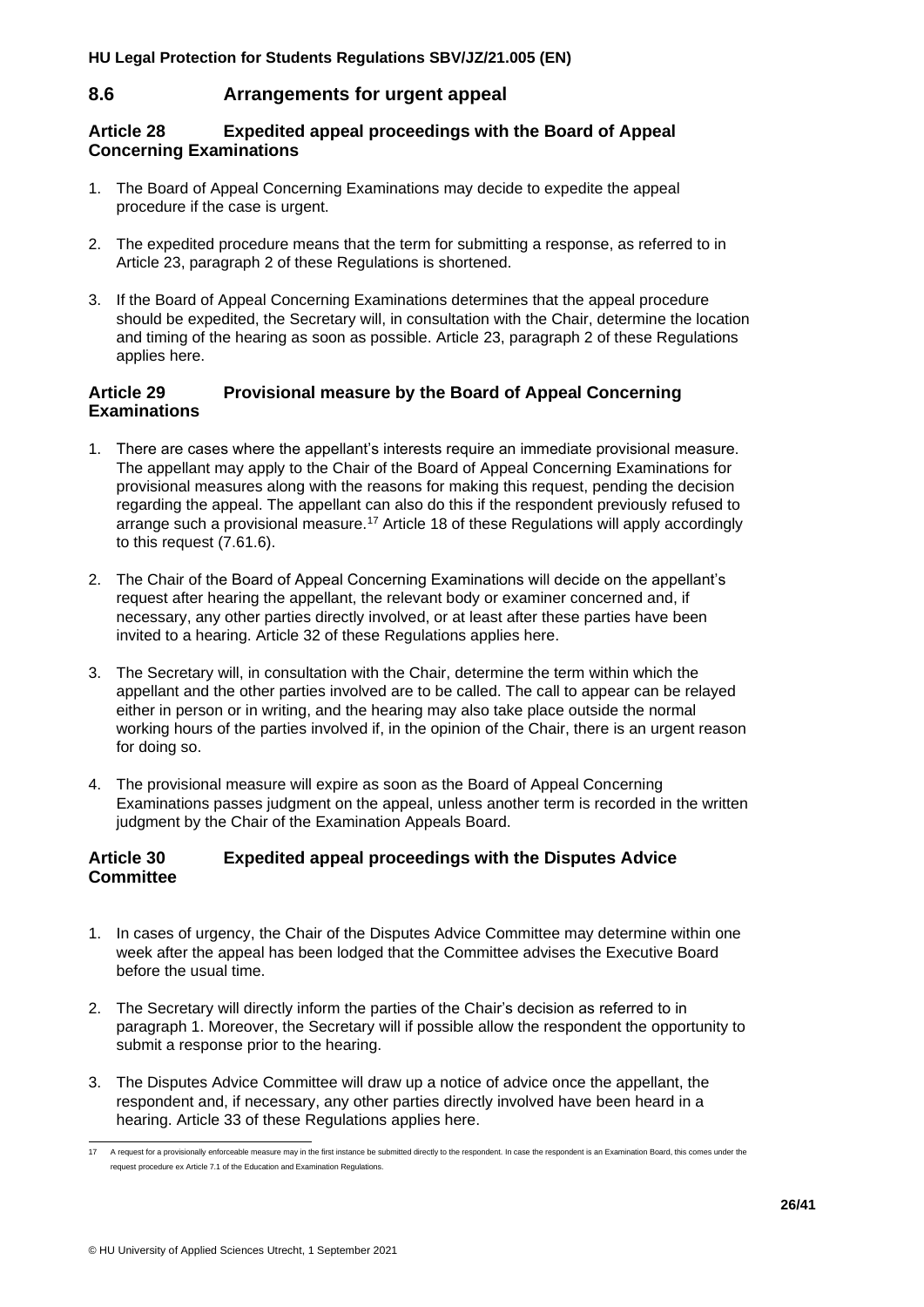- 4. The Secretary will, in consultation with the Chair, determine the term within which the appellant, respondent, and the other parties involved are to be called. The call to appear can be relayed either in person or in writing, and the hearing may also take place outside the normal working hours of the parties involved if, in the opinion of the Chair, there is an urgent reason for doing so.
- 5. The notice of advice will be issued no later than three weeks after the appeal has been lodged. The Executive Board will make a decision no later than four weeks after the appeal has been lodged. Article 45 of these Regulations applies here.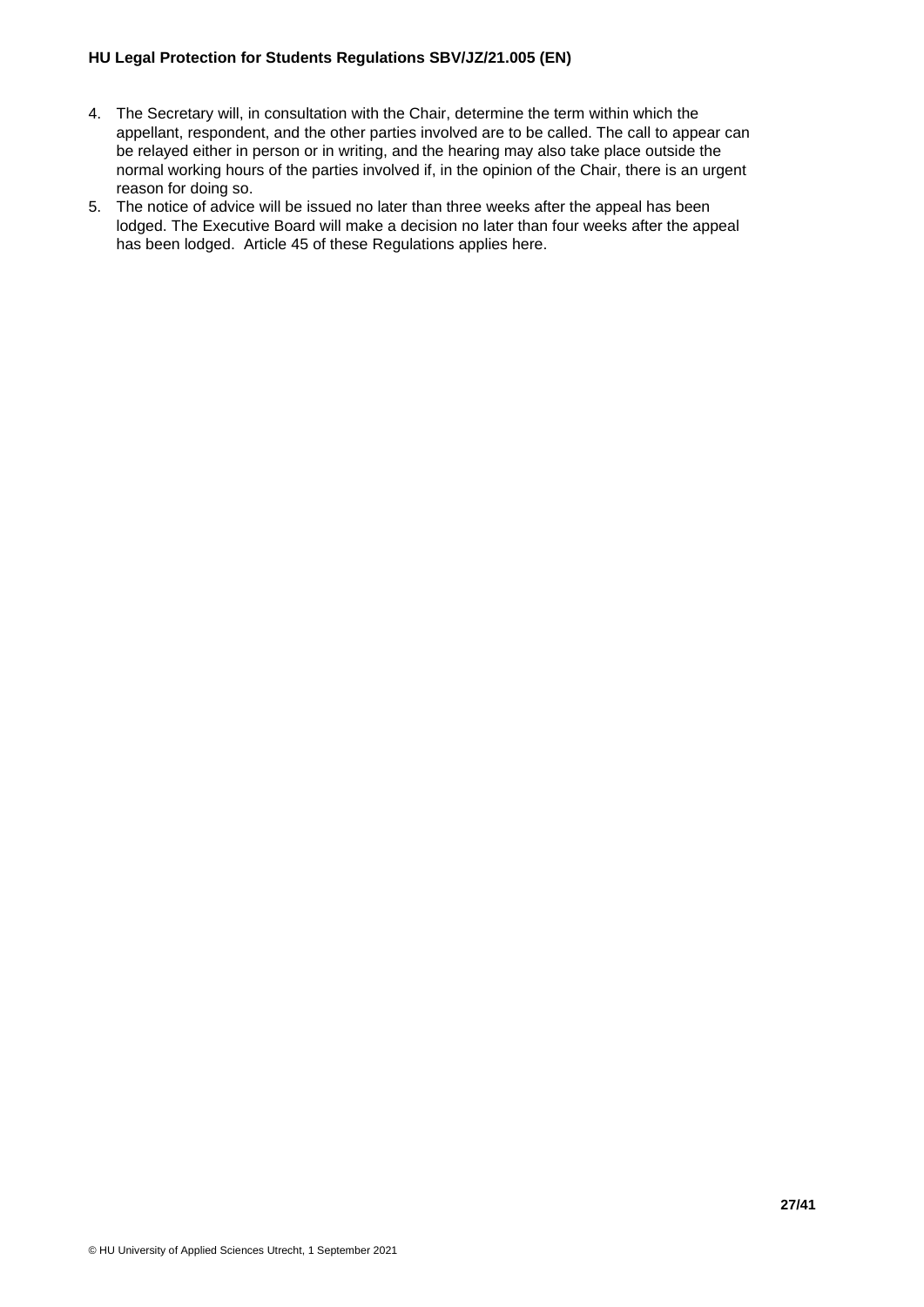# <span id="page-27-0"></span>**8.7 Simplified procedure**

# <span id="page-27-1"></span>**Article 31 Simplified procedure**

- 1. Until the point at which the parties are invited to appear before the Board of Appeal Concerning Examinations or the Disputes Advice Committee, the Chair may close the investigation and pass judgment or advise the Executive Board, respectively. This is only possible if continuation of the investigation is not necessary because:
	- a. The appeal is clearly beyond the authority of the Board of Appeal Concerning Examinations or the Disputes Advice Committee;
	- b. the appeal is clearly inadmissible;
	- c. the appeal is clearly unfounded;
	- d. the appeal is clearly founded.
- 2. The judgment passed by the Chair of the Board of Appeal Concerning Examinations or the decision by the Executive Board on the advice of the Chair of the Disputes Advice Committee (after application of the previous paragraph) will refer the parties to the option of raising an objection in accordance with Article 32 of these Regulations. Article 32, paragraphs 2, 3, 4, and 5 and Article 40, paragraphs 2, 3, 4, and 5 of these Regulations respectively will apply to such rulings or advice.

# <span id="page-27-2"></span>**Article 32 Objection**

- 1. Any interested party may submit a notice of objection to the judgment passed by the Chair of the Board of Appeal Concerning Examinations or the decision by the Executive Board on the advice of the Chair of the Disputes Advice Committee (as referred to in Article 31, paragraph 1 of these Regulations) within four weeks, after the judgment of the Chair of the Board of Appeal Concerning Examinations and/or the decision by the Executive Board, via the HU Legal Protection for Students Office. The individual submitting the notice of objection may ask for an opportunity to be heard.
- 2. Articles 17 and 18 of these Regulations apply to the notice of objection.
- 3. As a consequence of the objection, the effect of the judgment or implementation of the decision will be suspended. If the notice of objection submitted concerns a decision by the Executive Board, the Board will be informed about it directly.
- 4. The Board of Appeal Concerning Examinations or the Disputes Advice Committee may allow the individual who submitted the notice of objection the opportunity of being heard before it passes judgment on the objection, unless the Board of Appeal Concerning Examinations or the Disputes Advice Committee is of the opinion that the objection is founded.
- 5. Hearing the individual who raised the objection can happen at the request of the individual concerned or because it is deemed to be important to the investigation.
- 6. The judgment on, or advice following, the objection will result in:
	- a. the objection being declared inadmissible;
	- b. the objection being declared unfounded; or
	- c. the objection being declared founded.
- 7. If the Board of Appeal Concerning Examinations declares the objection inadmissible or unfounded, the judgment against which the objection was raised will remain in effect.
- 8. If the Disputes Advice Committee advises the Executive Board that the latter should declare the objection inadmissible or unfounded, and the Executive Board follows that advice, then the decision that was objected to will stand.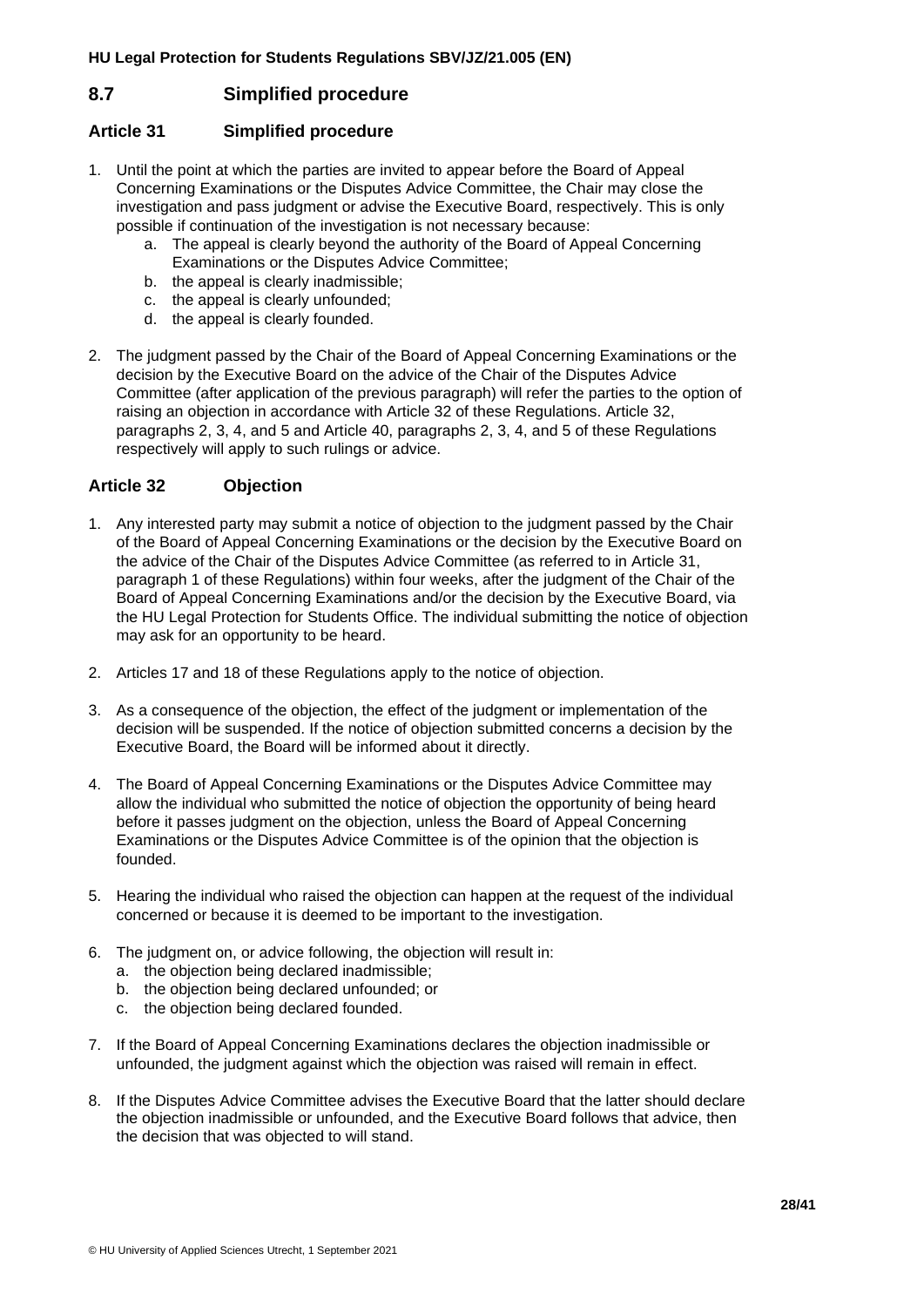9. If the Board of Appeal Concerning Examinations declares the objection to be founded, or the Executive Board determines that the objection is founded, then the judgment or the (decision on the) advice against which the objection was raised will be overturned and the investigation regarding the original appeal by the Board of Appeal Concerning Examinations or the Disputes Advice Committee will be continued as from its latest status. Titles 8.8, 8.9 and 8.10 of these Regulations, respectively, will then apply.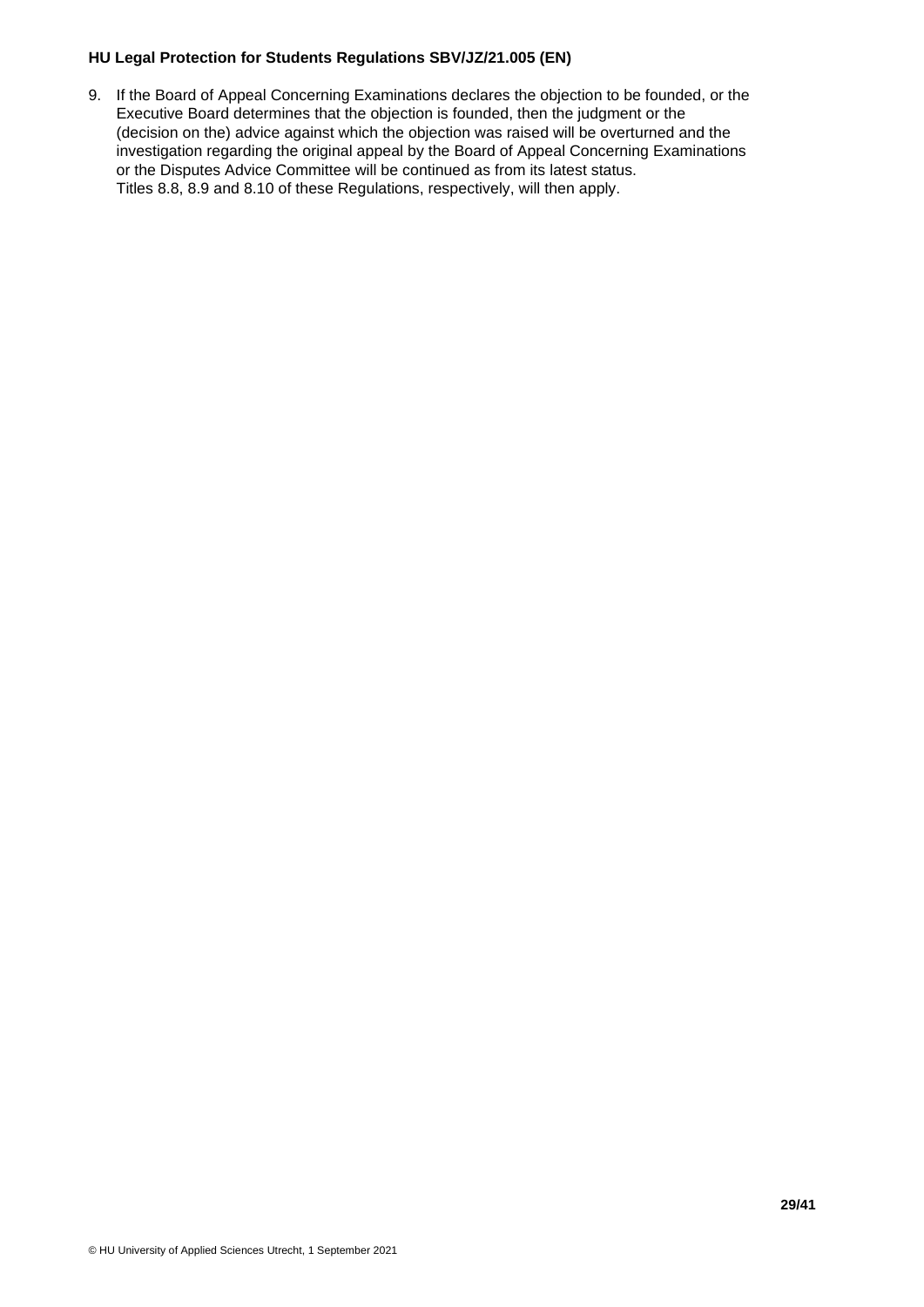# <span id="page-29-0"></span>**8.8. Proceedings at a hearing**

# <span id="page-29-1"></span>**Article 33 Assistance and representation**

- 1. The parties are entitled to be assisted at the hearing by counsel or to be represented by an authorised person. If they have been called to appear in person, they are required to do so.
- 2. If a party is represented by an authorised person, then this party must submit a written authorisation to the Secretary.
- 3. If a party is assisted by counsel or represented by an authorised person, then the Secretary will send all the documents pertaining to the appeal to this authorised person.

# <span id="page-29-2"></span>**Article 34 Witnesses and experts**

- 1. The parties are entitled to have one or more witnesses or experts attend the hearing. They must inform the Secretary of this in writing no later than two working days before the hearing, stating the name and capacity of the individual or individuals concerned. The Secretary will send this information directly to the other party.
- 2. The Board of Appeal Concerning Examinations or the Disputes Advice Committee may call witnesses and experts on its own initiative or at the request of one of the parties. The Secretary will inform the parties as soon as possible about this call for witnesses and/or experts.

# <span id="page-29-3"></span>**Article 35 Proceedings at a hearing**

- 1. Each sub-committee of the Board of Appeal Concerning Examinations or the Disputes Advice Committee will, in principle, deal with the appeals submitted against decisions made within the institute for which the sub-committee has been appointed.
- 2. The relevant sub-committee of the Board of Appeal Concerning Examinations or the Disputes Advice Committee will deal with the appeal in a public hearing. In exceptional cases, the Chair may decide that the appeal should be heard either fully or in part behind closed doors.
- 3. The hearing will be attended by all members of the relevant subcommittee of the Board of Appeal Concerning Examinations or the Disputes Advice Committee.
- 4. The Chair will be responsible for the proceedings of the hearing. He will offer the members the opportunity to ask further questions of each party.
- 5. The Chair will first allow the appellant, and then the respondent, the opportunity of presenting his or her case.
- 6. The language spoken during the hearing will be Dutch, unless the use of another language is more efficient and unless the interests of third parties are unreasonably harmed by the use of Dutch.
- 7. The Chair and members of the Board of Appeal Concerning Examinations or of the Disputes Advice Committee are authorised to ask the parties and the witnesses and experts attending any questions that they deem necessary for assessing the appeal. The person who was asked the question must answer it
- 8. The Chair will have the decisive vote in any disputes arising during the hearing regarding the proceedings, insofar as this is not stipulated in these Regulations.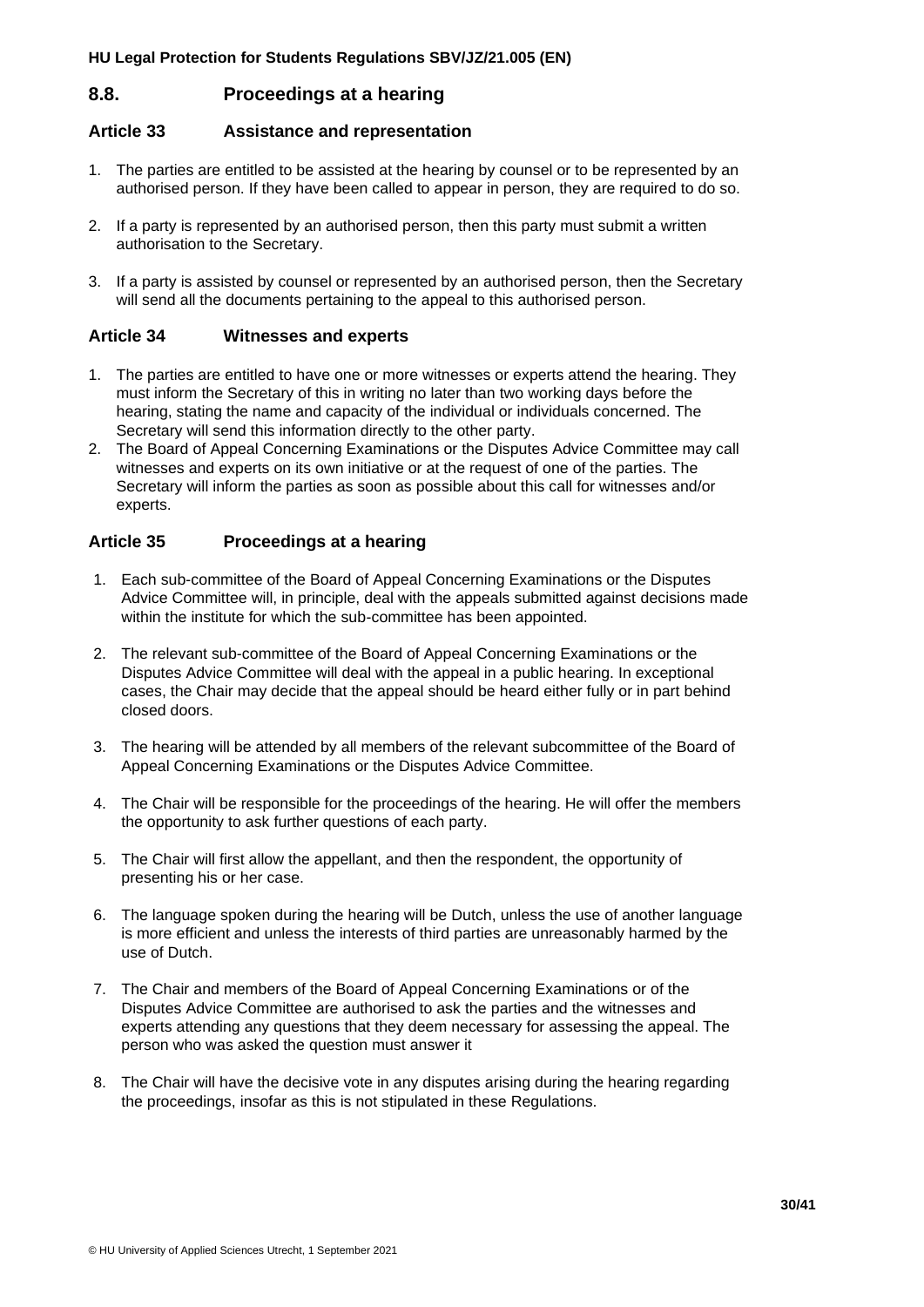9. If circumstances preclude a hearing where the parties meet in a physical space, the Chair may decide that the hearing shall take place in cyberspace in a digital form (online). The parties will be notified about this at least one week before the date of the hearing.

#### <span id="page-30-0"></span>**Article 36 Joint and separate proceedings**

The Board of Appeal Concerning Examinations or the Disputes Advice Committee may on its own initiative or at the request of one of the parties decide to deal with appeals on the same or a related topic jointly and is also entitled to deal with joined multiple cases separately. Such a decision may be made right until the end of the hearing.

#### <span id="page-30-1"></span>**Article 37 Non-appearance**

If one of the parties or its authorised representative does not appear at the hearing despite having been duly notified about and called to this hearing, the Chair may decide that the appeal can be dealt with at the hearing without the presence of that party.

#### <span id="page-30-2"></span>**Article 38 Postponing proceedings at a hearing and instructions to provide evidence**

- 1. If prior to the conclusion of the investigation at the hearing it becomes apparent that further investigation is required, or if after all one of the parties wishes to react to documents submitted only during or just before the hearing, the Chair may decide (contrary to Article 29 of these Regulations) that the hearing is to be adjourned to a later date which is to be determined.
- 2. The Chair may also decide that one party or both parties must provide further evidence.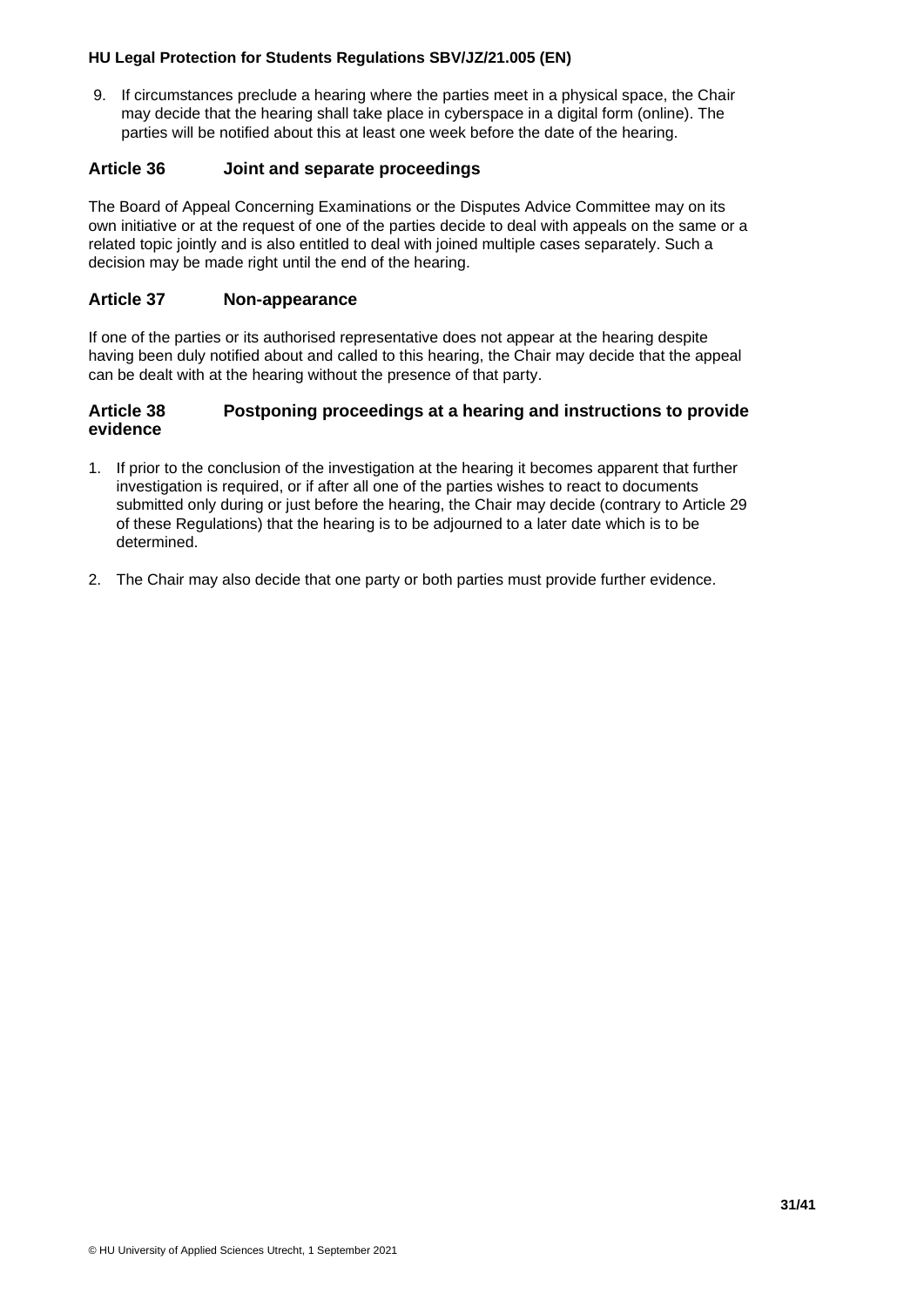# <span id="page-31-0"></span>**8.9 Rulings of the Board of Appeal Concerning Examinations**

#### <span id="page-31-1"></span>**Article 39 Deliberations**

- 1. The Board of Appeal Concerning Examinations will deliberate and decide behind closed doors after the hearing under the leadership of the Chair and in the presence of the Secretary.
- 2. The Board of Appeal Concerning Examinations will base its ruling on the documents submitted by the parties and on what has been brought up during the hearing or what was requested by the Board of Appeal Concerning Examinations on its own initiative.
- 3. The Board of Appeal Concerning Examinations will add to the grounds for appeal on its own initiative.
- 4. The Board of Appeal Concerning Examinations may on its own initiative add to the facts that are relevant for the process.

#### <span id="page-31-2"></span>**Article 40 Ruling**

- 1. The Board of Appeal Concerning Examinations will pass judgment within ten weeks after receipt of the notice of appeal. This term may be extended by the Chair. The parties will be notified about this in good time.
- 2. The ruling will result in:
	- a. the appeal being declared inadmissible;
	- b. the appeal being declared unfounded, or
	- c. the appeal being declared founded.
- 3. If the Board of Appeal Concerning Examinations deems the appeal to be founded, the disputed decision will be overturned in part or in full. The Board of Appeal Concerning Examinations may also determine that under conditions set by the Board of Appeal Concerning Examinations:
	- the authorised body either has to make a decision again or where a decision was refused - has to make a decision after all
	- the examination, admission test, additional investigation, or any of their components must be held again;

The Board of Appeal Concerning Examinations may set a deadline for this in its ruling.

- 4. Only at the request of the appellant will the Board of Appeal Concerning Examinations order the body involved to pay the costs of the procedure in accordance with the Legal Costs (Administrative Law) Decree (Besluit Proceskosten Bestuursrecht). This only applies to the costs the appellant has reasonably had to incur in connection with the hearing of his appeal and only to the extent that the appeal against the decision by the appellant is successful. The request must be made by the appellant before the Board of Appeal Concerning Examinations reaches its decision in respect of the appeal.
- 5. The ruling will be dated and comprise:
	- a. the names of the parties and any representatives and counsels;
	- b. the grounds on which the ruling is based;
	- c. the actual ruling (as referred to in the second paragraph of this Article) and
	- d. the names of the Chair and members of the Board of Appeal Concerning Examinations who issued the ruling.
- 6. The ruling will be signed by the Chair and Secretary to the Board of Appeal Concerning Examinations.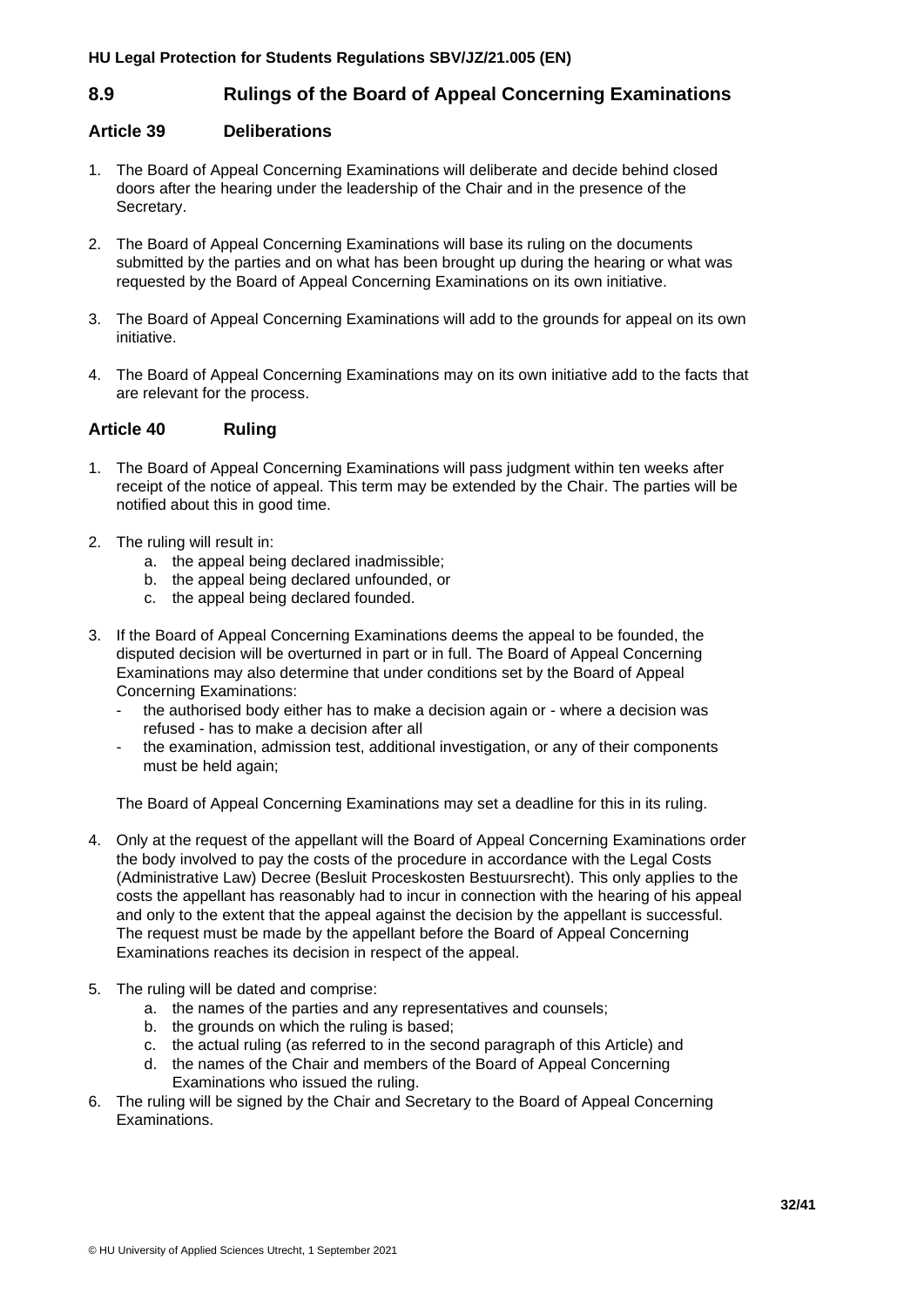- 7. The ruling will be sent via registered post to the parties by the Secretary to the Board of Appeal Concerning Examinations. Furthermore, the ruling will also be sent to the Executive Board and the directors of the relevant institute. The ruling will also be published in an anonymised form on the HU's intranet.
- 8. The ruling is binding on all parties.

### <span id="page-32-0"></span>**Article 41 Appeals against rulings by the Board of Appeal Concerning Examinations**

- 1. Any of the parties concerned may lodge an appeal with the Higher Education Appeals Board (College van Beroep voor het hoger onderwijs) in The Hague (Article 7.66 WHW) against a ruling by the Board of Appeal Concerning Examinations (as referred to in Article 40, paragraph 2) or against an objection that was declared inadmissible or unfounded (as referred to in Article 32, paragraph 5 sub a or b) within six weeks after the date on which the relevant decision was announced.
- 2. When the Board of Appeal Concerning Examinations issues a ruling as referred to in paragraph 1, the parties concerned will receive information about the option of lodging an appeal and the applicable period.

# <span id="page-32-1"></span>**Article 42 Reviewing a ruling**

The Board of Appeal Concerning Examinations may, at the request of one of the parties, review a ruling on the grounds of facts or circumstances that:

- a. occurred prior to the ruling, or
- b. before the ruling, were not known and could not in all reasonableness have been known to the individual who applied for a review, and
- c. might have led to a different ruling if the Board of Appeal Concerning Examinations had been aware of them earlier.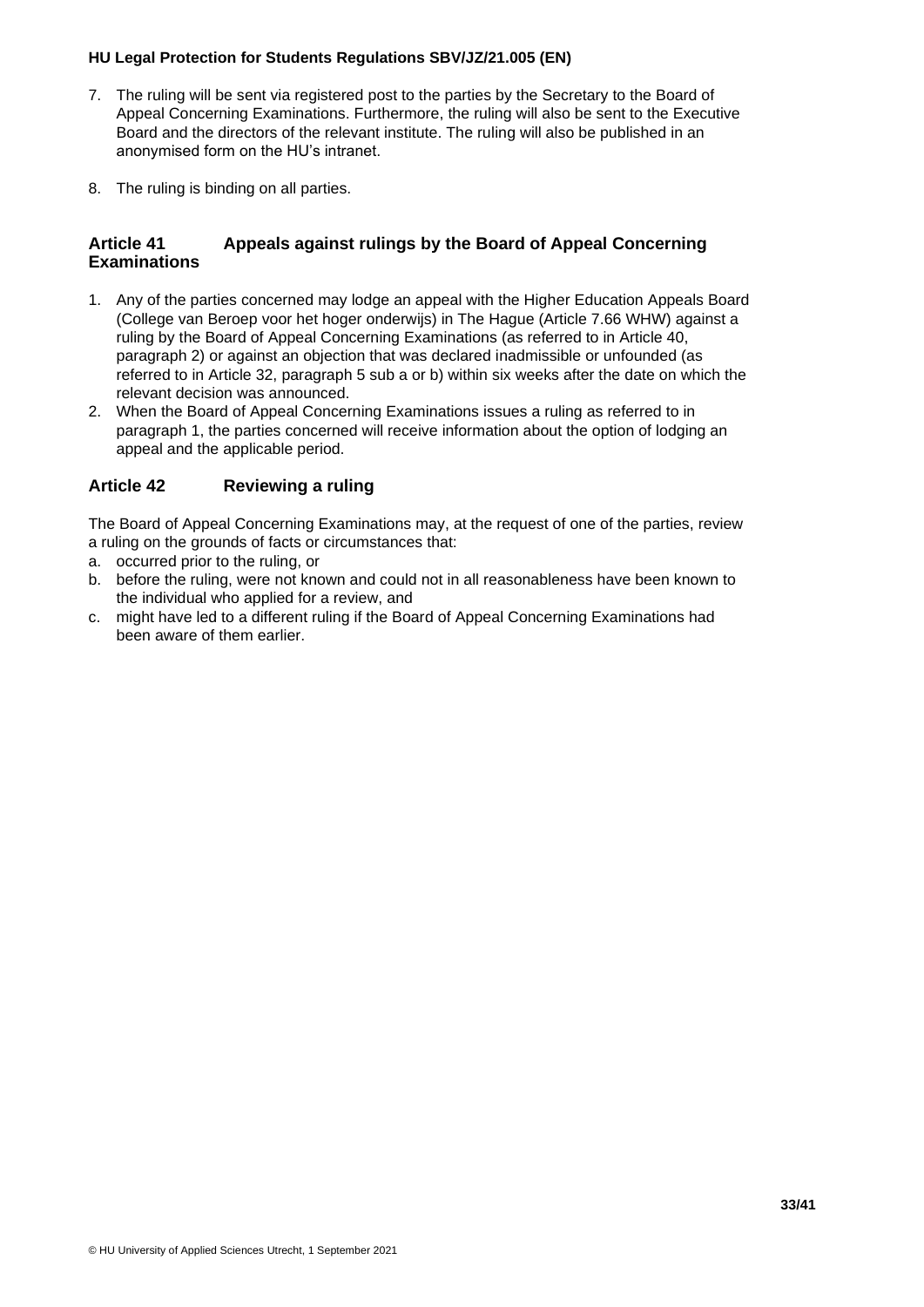# <span id="page-33-0"></span>**8.10 Advice from the Disputes Advice Committee**

#### <span id="page-33-1"></span>**Article 43 Deliberations**

- 1. The Disputes Advice Committee will deliberate and decide behind closed doors under the leadership of the Chair and in the presence of the Secretary.
- 2. The Disputes Advice Committee will base its advice on the documents submitted by the parties or which have been requested by the Disputes Advice Committee on its own initiative, as well as the proceedings at the hearing.
- 3. The Disputes Advice Committee will add to the grounds for appeal on its own initiative.
- 4. The Disputes Advice Committee may add to the facts on its own initiative.

# <span id="page-33-2"></span>**Article 44 Advice by the Disputes Advice Committee**

- 1. The Disputes Advice Committee will advise the Executive Board within eight weeks after the receipt of the notice of appeal. This term may be extended by the Chair. The parties will be notified about this in good time.
- 2. The advice will result in:
	- a. the appeal being declared inadmissible;
	- b. the appeal being declared unfounded, or
	- c. the appeal being declared founded.
- 3. Only at the request of the student can the Disputes Advice Committee advise the Executive Board to pay the costs of the procedure in accordance with the Legal Costs (Administrative Law) Decree (Besluit Proceskosten Bestuursrecht). This only applies to the costs the appellant has reasonably had to incur in connection with the hearing of his appeal and only to the extent that the appeal against the decision by the appellant is successful. The request must be made by the appellant before the Disputes Advice Committee issues its advice to the Executive Board in respect of the appeal.
- 4. The Disputes Advice Committee may advise the Executive Board to overturn the disputed decision either partially or in full. The Disputes Advice Committee may also advise that:
	- a. the authorised body either has to make a decision again or where a decision was refused - has to make a decision after all;
	- b. The Executive Board may set a deadline for this in its decision.
- 5. The advice will be dated and comprise:
	- a. the names of the parties and any representatives and counsels;
	- b. the grounds on which the advice is based;
	- c. the factual advice as referred to in the second paragraph of this Article and
	- d. the names of the Chair and members of the Disputes Advice Committee who provided the advice.
- 6. The notice of advice will be signed by the Chair and Secretary to the Disputes Advice Committee.
- 7. The Secretary will send the notice of advice to the Executive Board. The Executive Board ensures that the parties will be informed of its decision following the notice of advice, with the inclusion of this notice. Furthermore, the decision and notice of advice will also be sent to the directors of the relevant institute. The notice of advice will be published in anonymised form on the HU's intranet.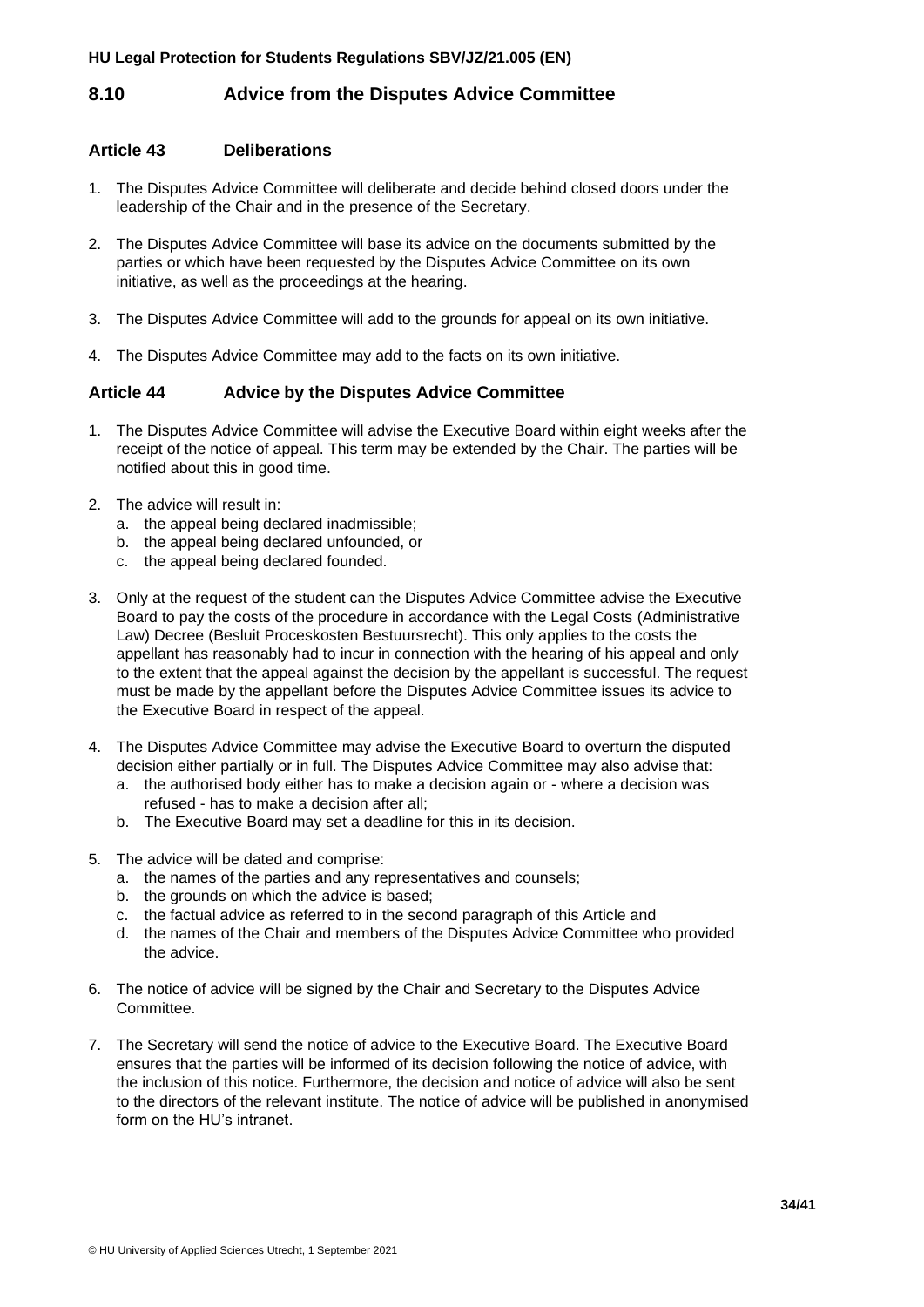8. This Article also applies to any notice of advice provided by the Chair of the Disputes Advice Committee, insofar as no specific arrangements to that end have been included in Articles 31 and 32.

# <span id="page-34-0"></span>**Article 45 Decision by the Executive Board following advice**

- 1. The Executive Board will decide within two weeks<sup>18</sup> of receiving the notice of advice from the Disputes Advice Committee (as described in Article 45) whether the advice is accepted either in part or in full (7.63b.1).
- 2. If the Executive Board decides it will not accept the advice or accept it only in part, the parties concerned will be informed of the motivated decision.
- 3. The decision by the Executive Board will be sent by registered letter to the parties concerned. The Executive Board will send a copy of the decision to the director of the relevant institute and to the Disputes Advice Committee.

#### <span id="page-34-1"></span>**Article 46 Appeal against a decision by the Executive Board following advice**

- 1. Any of the parties concerned may lodge an appeal with the Higher Education Appeals Board (College van Beroep voor het hoger onderwijs) in The Hague (Article 7.66 WHW) against a decision made by the Executive Board following the notice of advice from the (Chair of the) Disputes Advice Board (as referred to in Article 28, paragraph 5, Article 32, paragraph 7, or Article 45). This can be done within six weeks after the date on which the relevant decision was announced in the prescribed manner.
- 2. When the Executive Board makes its decision as referred to in paragraph 1, the parties concerned will receive information about the option of lodging an appeal and the applicable time period.

# <span id="page-34-2"></span>**Article 47 Review of advice**

- 1. The Disputes Advice Committee may, at the request of one of the parties, review its advice on the basis of facts or circumstances that:
	- a. occurred before the advice was provided,
	- b. before the advice was provided, were not known and could not in all reasonableness have been known to the individual who applied for a review, and
	- c. might have led to a different notice of advice if the Disputes Advice Committee had been aware of them earlier.
- 2. If a request for review is accepted, the Disputes Advice Committee will inform the Executive Board of this without delay.

<sup>&</sup>lt;sup>18</sup> Within ten weeks after the notice of appeal has been submitted.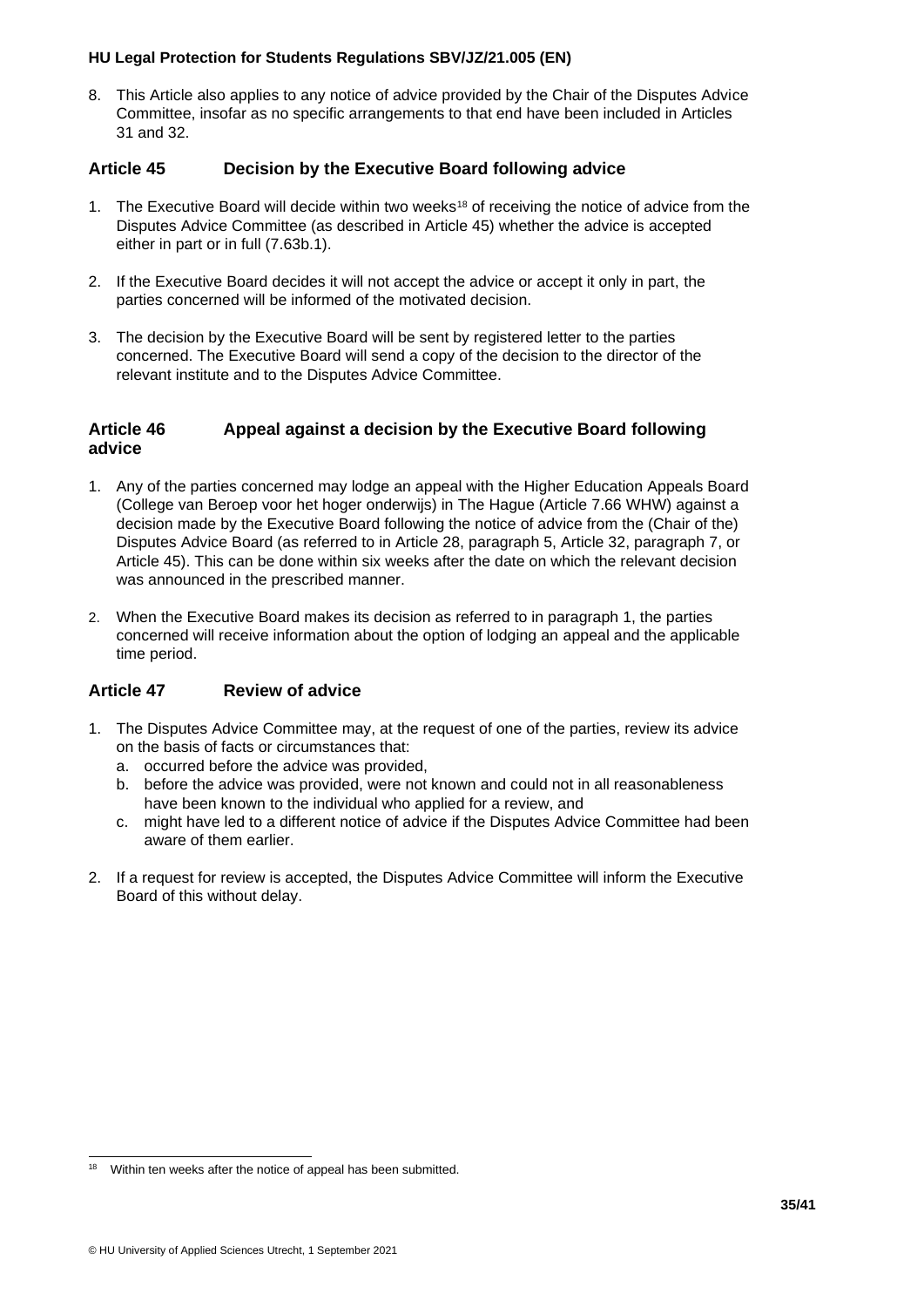# <span id="page-35-0"></span>**9. SETUP AND POWERS OF THE STUDENT COMPLAINTS COMMITTEE AND THE INAPPROPRIATE CONDUCT COMPLAINTS COMMITTEE**

#### <span id="page-35-1"></span>**Article 48 Composition**

- 1. The HU has a Student Complaints Committee and an Inappropriate Conduct Complaints Committee.
- 2. The Student Complaints Committee consists of three members:
	- a Chair from outside the university;<br>- a staff member from the university;
	- a staff member from the university;
	- a student from the university.
- 3. A deputy member will also be appointed for each member of the Student Complaints Committee. The requirements for appointment in paragraph 2 of Article 49 apply to these deputies.
- 4. Please refer to Articles 12 ff. of the Regulations regarding Inappropriate Conduct for the composition, appointment, duties, powers and procedures of the Inappropriate Conduct Complaints Committee.

# <span id="page-35-2"></span>**Article 49 Appointment of the Student Complaints Committee**

- 1. The Chair and members of the Student Complaints Committee are appointed by the Executive Board.
- 2. The Employees' and Students' Council may recommend individuals for appointment as members of the Student Complaints Committee with due consideration of the stipulations in paragraphs 3 and 4 of this Article.
- 3. The Chair must:
	- a. have sufficient knowledge of, and insight into the functioning of a higher education institution, the specific laws and legislation applicable to higher (professional) education; and also have sufficient procedural experience;
	- b. hold a position outside the HU.
- 4. The following people can be appointed to the Student Complaints Committee:
	- a. individuals employed at the HU on the basis of a Collective Labour Agreement for Higher Professional Education (CAO-HBO);
	- b. individuals who are registered as students at the university.
- 5. No one can be a member of the Student Complaints Committee if he or she is a member of the board of the university's foundation or of the Executive Board, or if he or she is an Institute Director, Programme Coordinator, or Student Counsellor at the university. Members of the federal inspectorate for higher education are also excluded from membership of the Student Complaints Committee.
- 6. The Chair is appointed for a term of three years. Re-appointments are permissible.
- 7. Staff members at the HU are appointed as members of the Student Complaints Committee for a term of three years. Students at the HU are appointed for a term of two years. Re-appointments are permissible.
- 8. Membership of the Student Complaints Committee expires after the appointment period. Furthermore, the Chair and members may at their own request be granted discharge by the Executive Board. A request for discharge must be submitted at least two months prior to the intended date of discharge.

The Chair and members may also be discharged by the Executive Board if they no longer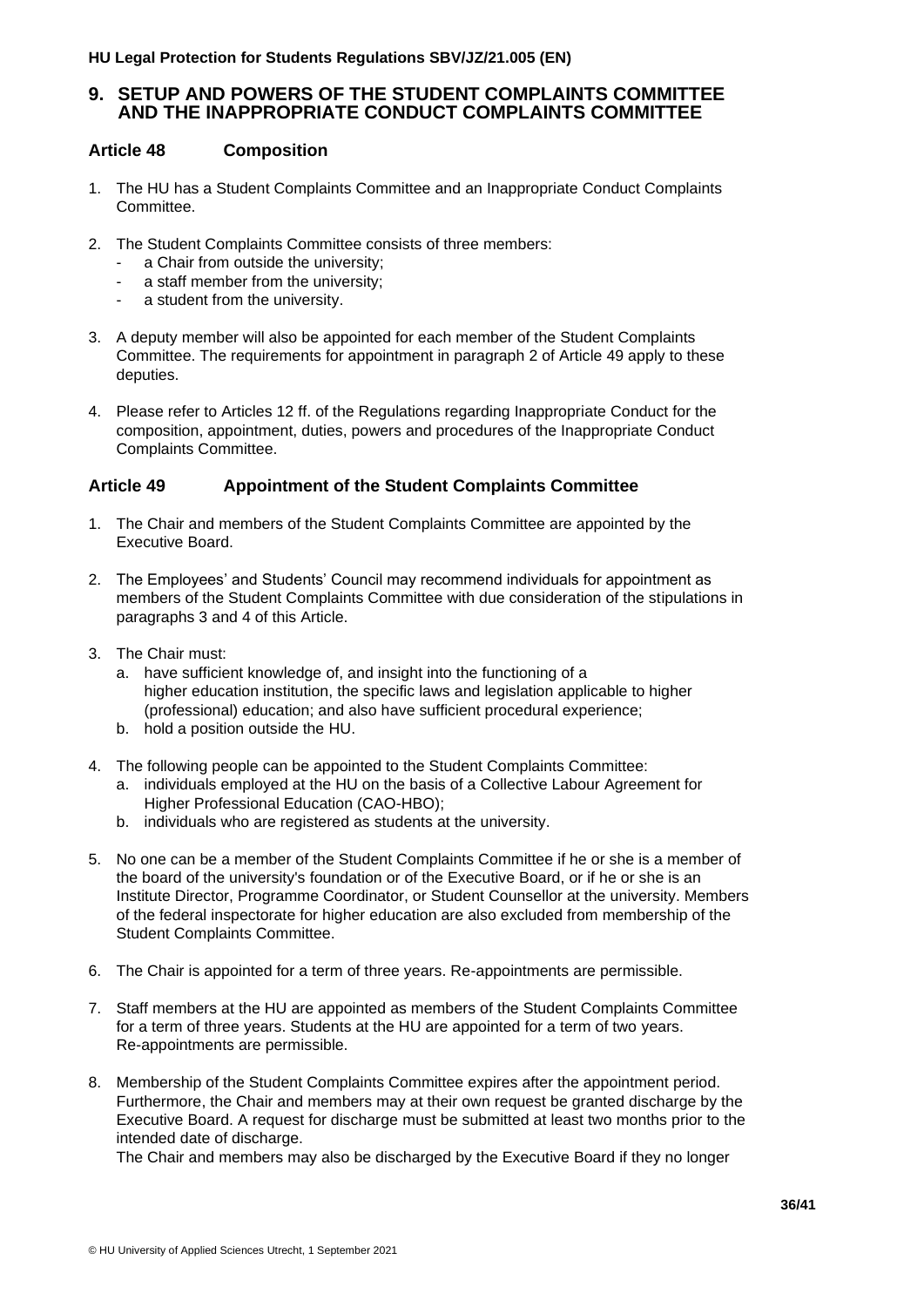satisfy the requirements as referred to in paragraphs 3 and 4 of this Article. Student members may also be discharged if a punitive measure has been taken against them for not abiding by the law and any ensuing standards, or any internal standards and instructions.

9. All the stipulations in this Article regarding the Chair and members of the Student Complaints Committee also apply to their deputies.

#### <span id="page-36-0"></span>**Article 50 Secretariat**

- 1. The Student Complaints Committee is supported in its work by a Secretary and Deputy Secretaries. These are appointed by the Executive Board. The Executive Board may appoint one or more staff members to assist the Secretary.
- 2. The Secretary participates in the deliberations of the Student Complaints Committee, but is not entitled to vote.
- 3. The Secretary records all review requests and complaints received. These records are solely accessible to the Secretary, Chair, and members of the Student Complaints Committee.
- 4. The Secretary and Deputy Secretaries distribute their work for the Student Complaints Committee in mutual consultation.

# <span id="page-36-1"></span>**Article 51 Duties and powers of the Student Complaints Committee**

- 1. The Student Complaints Committee is tasked with issuing an opinion regarding any complaints that may be open to the complaints procedures in accordance with Article 6 or review requests following a decision regarding a complaint as described in Article 6 paragraph 15 of these Regulations. This excludes review requests relating to complaints about inappropriate conduct as described in Article 15 of the Regulations regarding Inappropriate Conduct. If required, the Student Complaints Committee gives advice to the Executive Board about the measures to be taken on the basis of its assessment.
- 2. In order to arrive at an opinion, the Student Complaints Committee is entitled to obtain further information about a complaint from the individual who submitted the complaint, as well as from other parties involved within the HU or from experts outside the HU.

#### <span id="page-36-2"></span>**Article 52 Allowance**

The Chair and members of the Student Complaints Committee receive an allowance. This allowance is defined in the Allowance Scheme for HU Bodies for Legal Protection for Students.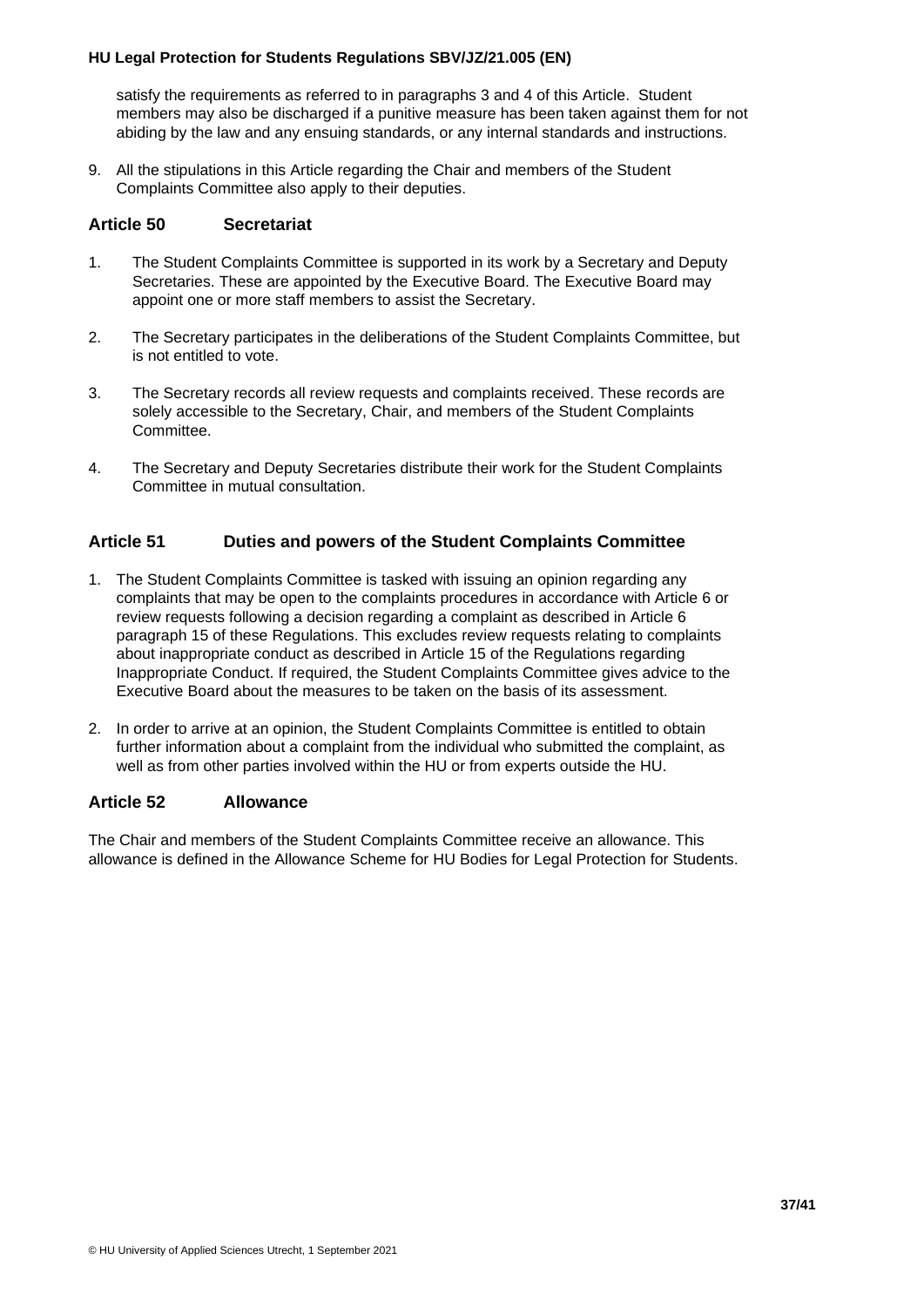# <span id="page-37-0"></span>**10 STUDENT COMPLAINTS COMMITTEE PROCEDURE**

#### <span id="page-37-1"></span>**Article 53 Student Complaints Committee procedure**

- 1. Any person concerned who is of the opinion that his interests have been affected by facts that are open to the institute complaints procedure in accordance with Article 6 or by a decision by a university body as referred to in Article 6, paragraph 12 following a complaint, which does not concern inappropriate conduct, may submit a complaint or a request for a review of this decision to the HU Legal Protection for Students Office that will refer this to the Student Complaints Committee.
- 2. A review request or complaint must be submitted in writing or digitally. If the complaint or review request concerns certain conduct, the complaint should be submitted within in a year of the behaviour having occurred; in all other instances the time frame amounts to 6 weeks.
- 3. A review request or complaint should be signed. A signature is not necessary if the request or complaint is submitted digitally. The request or complaint must at least contain the following:
	- the name, address details, and student number of the sender;
	- the reasons for the review request or complaint;

- the decision for which a review is being requested, including the date, and a copy of the decision or a description of the facts about which a complaint is being submitted in accordance with the stipulations in Article 6, paragraph 6.

- 4. If the student wishes to make the request or complaint in person, the HU Legal Protection for Students Office will complete the standard form.
- 5. The Secretary to the Student Complaints Committee will send the sender a confirmation of receipt within one week after receipt. If the requirements described in paragraph 3 have not been satisfied, the sender will be asked to provide further details of the review request or the complaint.

In any case, a review request or complaint will be declared inadmissible if:

- it has not been submitted within the term specified in paragraph 2;

- the requirements stipulated in paragraph 3 are not satisfied, and this situation has not been rectified even after a request to that effect as referred to in paragraph 5;

the review request or complaint relates to conduct or a decision as referred to in Article 8 paragraph 2 of these Regulations.

- 6. If the request or complaint is received after this term (as referred to in paragraph 2 of this Article), it will be declared inadmissible. This means that the request or complaint will not be processed. Sometimes a request or complaint will be processed after all, even though it was submitted after the deadline had expired. In that case, the sender must demonstrate that the request or complaint was submitted as quickly as reasonably possible.
- 7. The Secretary to the Student Complaints Committee will forward the review request or complaint to the body that made the disputed decision and/or is responsible for the complaint. This body is given the opportunity to respond in writing.
- 8. The response should be submitted within a specified reasonable period of time of no more than three weeks.
- 9. If the review request or complaint concerns a complaint against an individual, this individual will also be allowed the opportunity of responding within a reasonable period. Here too, this term must not be longer than three weeks.
- 10. Once the responses as referred to in paragraphs 7 and 9 have been received, or the parties concerned have informed the Secretary that they do not wish to respond, the Secretary will,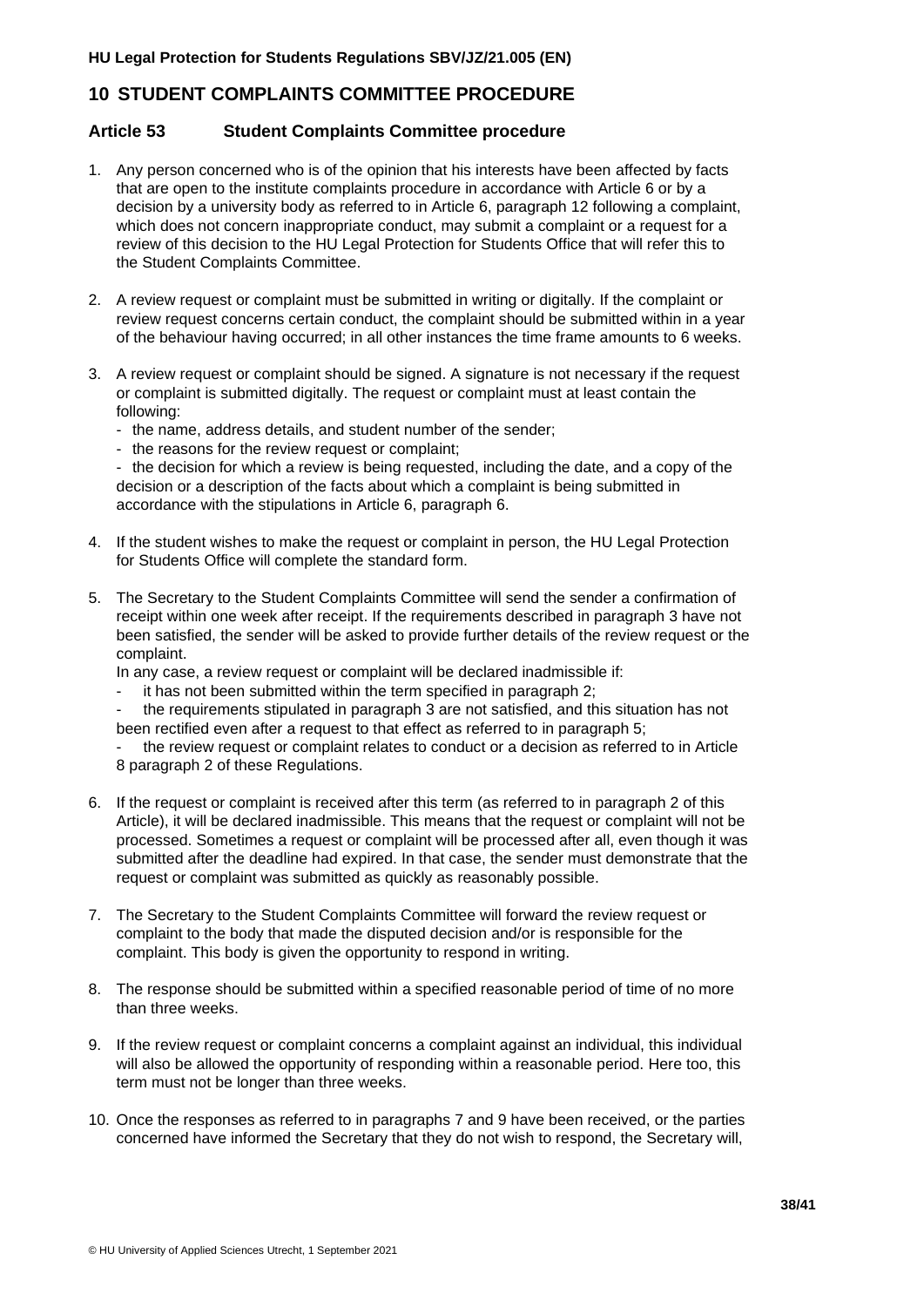in consultation with the Chair, determine the location and time of a hearing, where the review request or complaint will be heard.

- 11. In principle, the hearing will take place within three weeks after receipt of the response or no response as described above in paragraph 10 was received.
- 12. At least one week before the date of the hearing, the Secretary will invite by registered post the sender of the review request or complaint, as well as the body that made the disputed decision or is responsible for the complaint, and the individual or individuals involved in the complaint (if any) to appear at the hearing and explain their views. The Secretary will send the parties the relevant documents along with the invitation, or at least as soon as possible thereafter. The parties may submit additional documents up to four days before the hearing. The parties will be informed of this opportunity in the invitation.
- 13. If a party takes the view that (one of the members) of the Student Complaints Committee is not impartial, it can submit an application to challenge. If a member of the Student Complaints Committee thinks so, he may ask to be excluded (excused to answer any questions).
- 14. If one of the parties or its authorised representative does not appear at the hearing in spite of the fact that in the opinion of the Chair that party had been duly notified and called to the hearing, the Chair may decide that the hearing can take place without the presence of that party.
- 15. If prior to the conclusion of the investigation at the hearing it becomes apparent that further investigation is required, or if after all one of the parties wishes to react to documents submitted only during or just before the hearing, the Chair may decide that the hearing is to be adjourned to a later date which is to be determined.
- 16. The Chair may also decide that one or both parties must provide further evidence.

# <span id="page-38-0"></span>**Article 54 Simplified procedure and objection**

- 1. Until the point at which the parties are invited to appear before the Student Complaints Committee, the Chair may close the investigation and send a notice of advice to the Executive Board, if the investigation does not need to be continued. This is only possible if continuation of the investigation is not necessary because:
	- a. the matter is clearly beyond the authority of the Student Complaints Committee;
	- b. the review request or complaint is clearly inadmissible;
	- c. the review request or complaint is clearly unfounded;
	- d. the review request or complaint is clearly founded.
- 2. In the notice of advice of the Chair of the Student Complaints Committee (after application of the previous paragraph), the parties will be informed of the possibility of objection. For the relevant procedure, see Article 36 of these Regulations.

#### <span id="page-38-1"></span>**Article 55 Advice provided by the Student Complaints Committee**

- 1. The Student Complaints Committee will advise the Executive Board within eight weeks of receipt of the review request or complaint. This term may be extended by the Chair. The parties involved will be informed of this extension in a timely fashion.
- 2. The advice will result in:
	- a. the review request or complaint being declared inadmissible;
	- b. the review request or complaint being declared unfounded, or
	- c. review request or complaint being declared founded.
		- The Student Complaints Committee may also advise that additional measures be taken.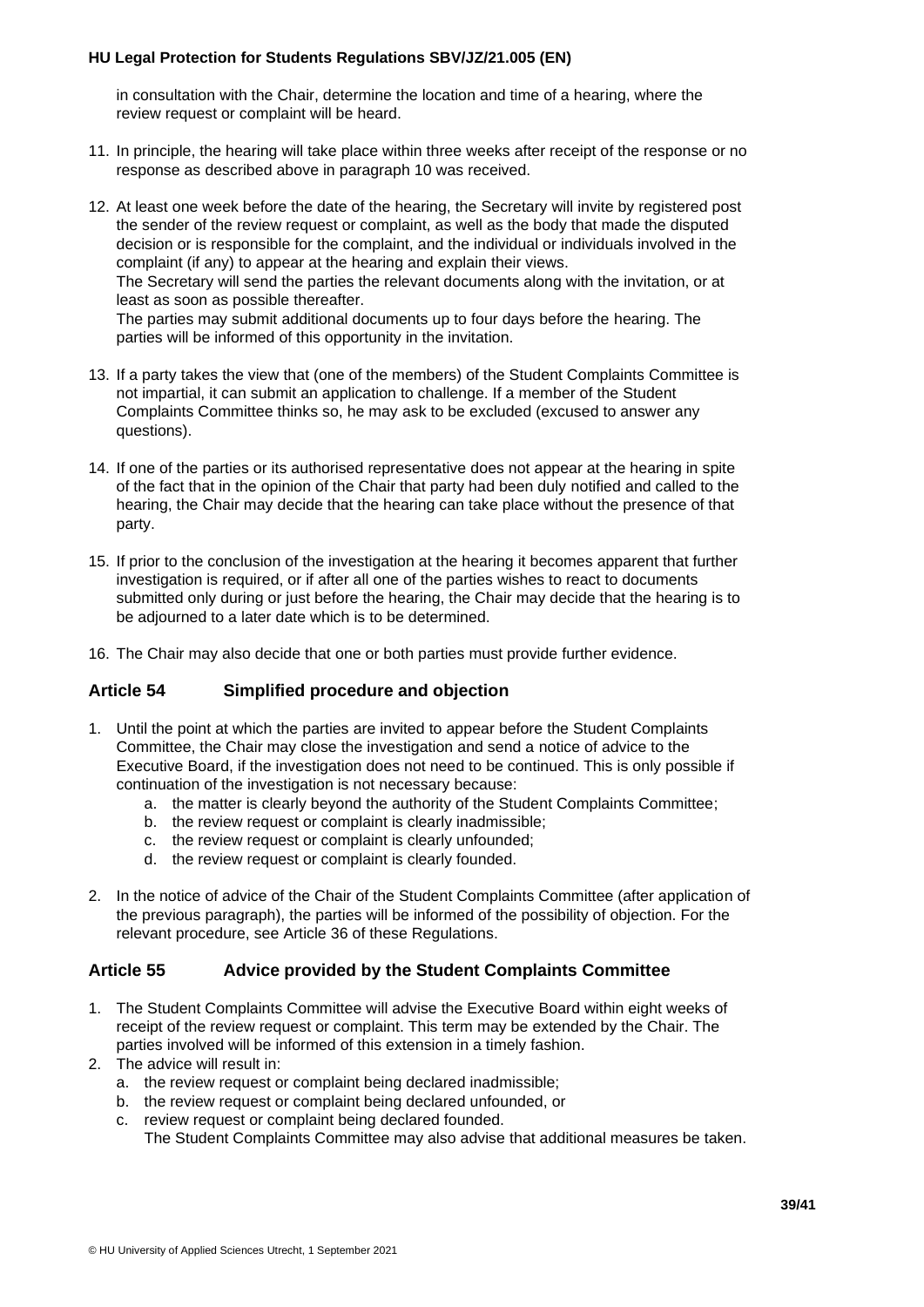- 3. The advice will be dated and comprise:
	- a. the names of the parties concerned;
	- b. the grounds on which the advice is based;
	- c. the factual advice as referred to in the second paragraph of this Article and
	- d. the names of the Chair and members of the Student Complaints Committee who provided the advice.
- 4. The notice of advice will be signed by the Chair and Secretary to the Student Complaints Committee.
- 5. The Secretary will send the notice of advice to the Executive Board.

#### <span id="page-39-0"></span>**Article 56 Decision by the Executive Board following advice**

- 1. The Executive Board will decide within two weeks<sup>19</sup> after receiving the notice of advice of the Student Complaints Committee (as referred to in Article 54) whether the advice should be accepted in part or in full.
- 2. If the Executive Board decides it will not accept the advice or accept it only in part, the parties concerned will be informed of the motivated decision.
- 3. The decision by the Executive Board will be sent by registered letter to the parties concerned, together with the notice of advice from the Student Complaints Committee. The Executive Board will send a copy of the decision and a copy of the notice of advice to the director of the relevant institute. A copy of the decision will be sent to the Student Complaints Committee.

<sup>&</sup>lt;sup>19</sup> Therefore, within ten weeks after the review request or appeal was submitted.